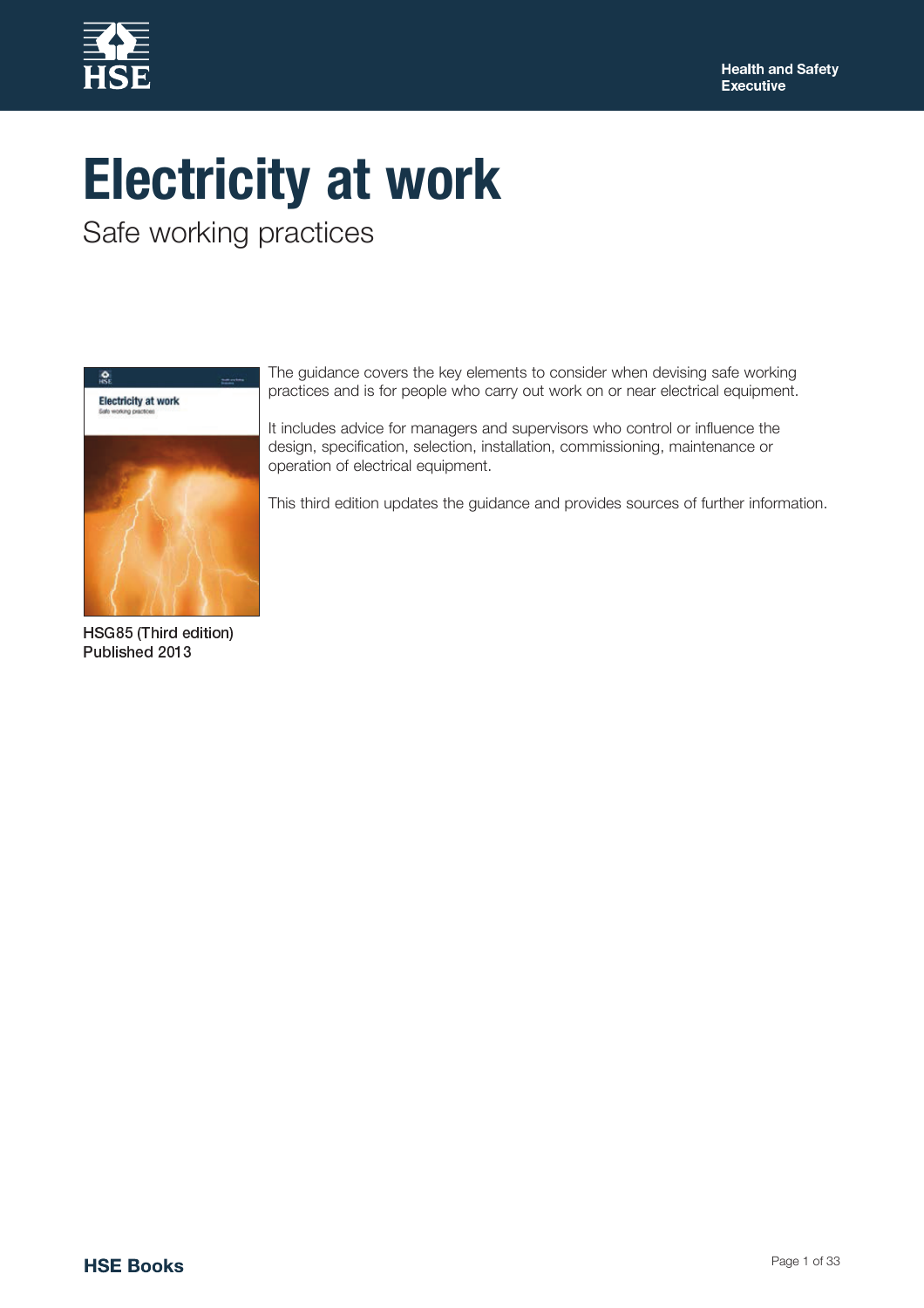*© Crown copyright 2013*

First published 2013

ISBN 978 0 7176 6581 5

You may reuse this information (not including logos) free of charge in any format or medium, under the terms of the Open Government Licence. To view the licence visit www.nationalarchives.gov.uk/doc/open-government-licence/, write to the Information Policy Team, The National Archives, Kew, London TW9 4DU, or email psi@nationalarchives.gsi.gov.uk.

Some images and illustrations may not be owned by the Crown so cannot be reproduced without permission of the copyright owner. Enquiries should be sent to copyright@hse.gsi.gov.uk.

This guidance is issued by the Health and Safety Executive. Following the guidance is not compulsory, unless specifically stated, and you are free to take other action. But if you do follow the guidance you will normally be doing enough to comply with the law. Health and safety inspectors seek to secure compliance with the law and may refer to this guidance.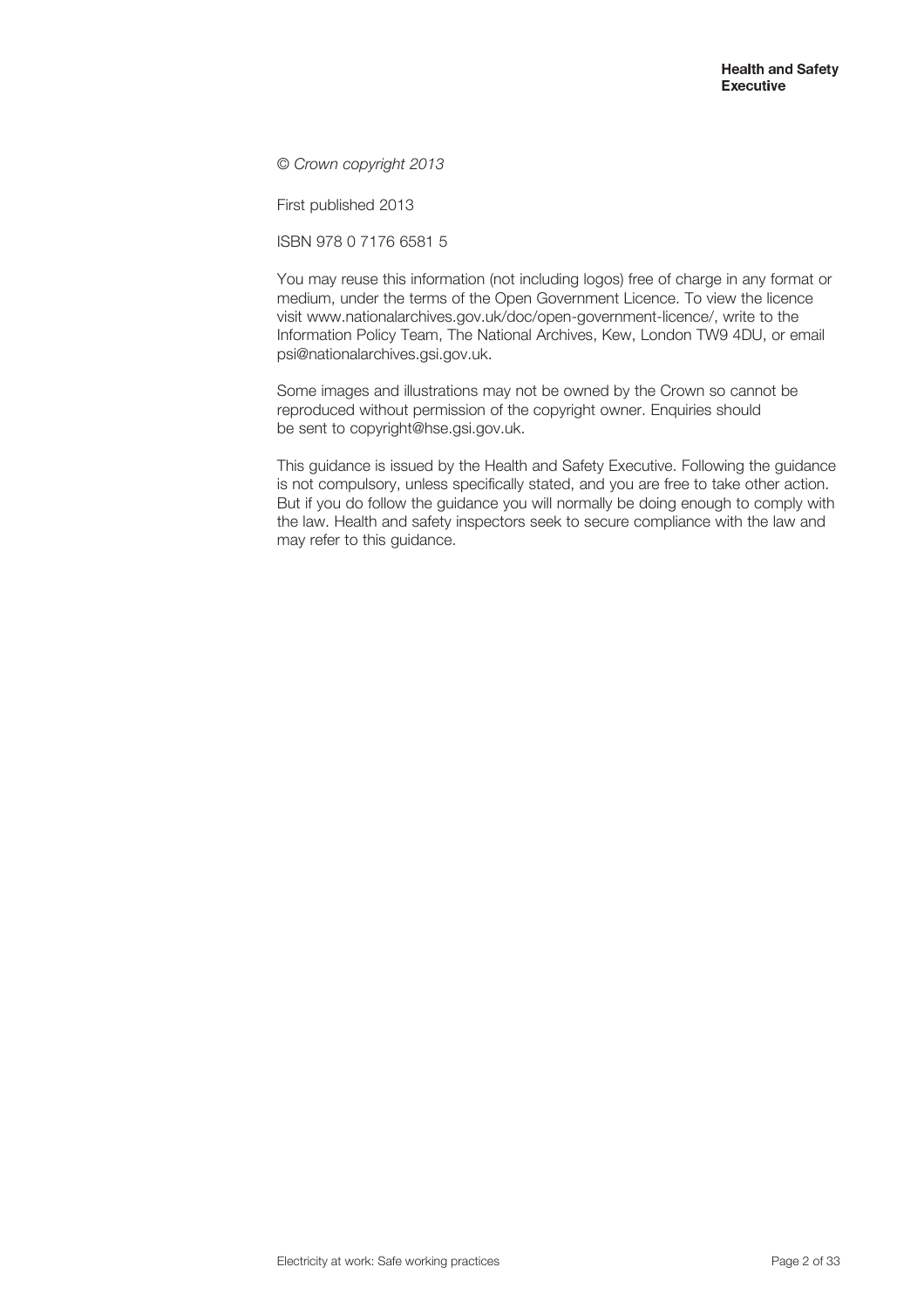### **Contents**

Introduction 4 Definitions 4

What are the hazards?  $6$ 

<sup>2</sup> <sup>+</sup> % \$ <sup>+</sup> . " % <sup>3</sup> <sup>4</sup> " <sup>5</sup> <sup>6</sup> <sup>7</sup>

Actions for managers and supervisors 9

Assessing safe working practices 11

#### Deciding whether to work dead or live 12

Can the normal policy of dead working be carried out? Is it unreasonable for the work to be done dead? Identify, assess and evaluate the risks and methods for controlling them Decide whether it is reasonable to work live Decide whether suitable precautions can be taken to prevent injury

#### Actions common to both dead and live working 16

Identify the circuit or equipment to be worked on or near and the work that needs to be done  $17$ Plan the work 17 Specify level of supervision and whether accompaniment is necessary 17 Select and instruct competent workers **18** Ensure correct working methods 18 Provide and ensure use of appropriate protective equipment 18 Provide information, tools and instruments and ensure workers are fully instructed 18 Make arrangements for management checks and supervision of work 19

#### Working dead 20

Identification 21 Disconnection 21 Secure isolation 21 Post notices 21 Proving dead 22 Earthing 22 Adjacent parts 22 Additional procedures 23 Extra precautions for high-voltage work  $23$ Electrical permits-to-work 24

Working live 27

Appendix: Typical example of an electrical permit-to-work 28

References 30

Further reading 32

Further information 33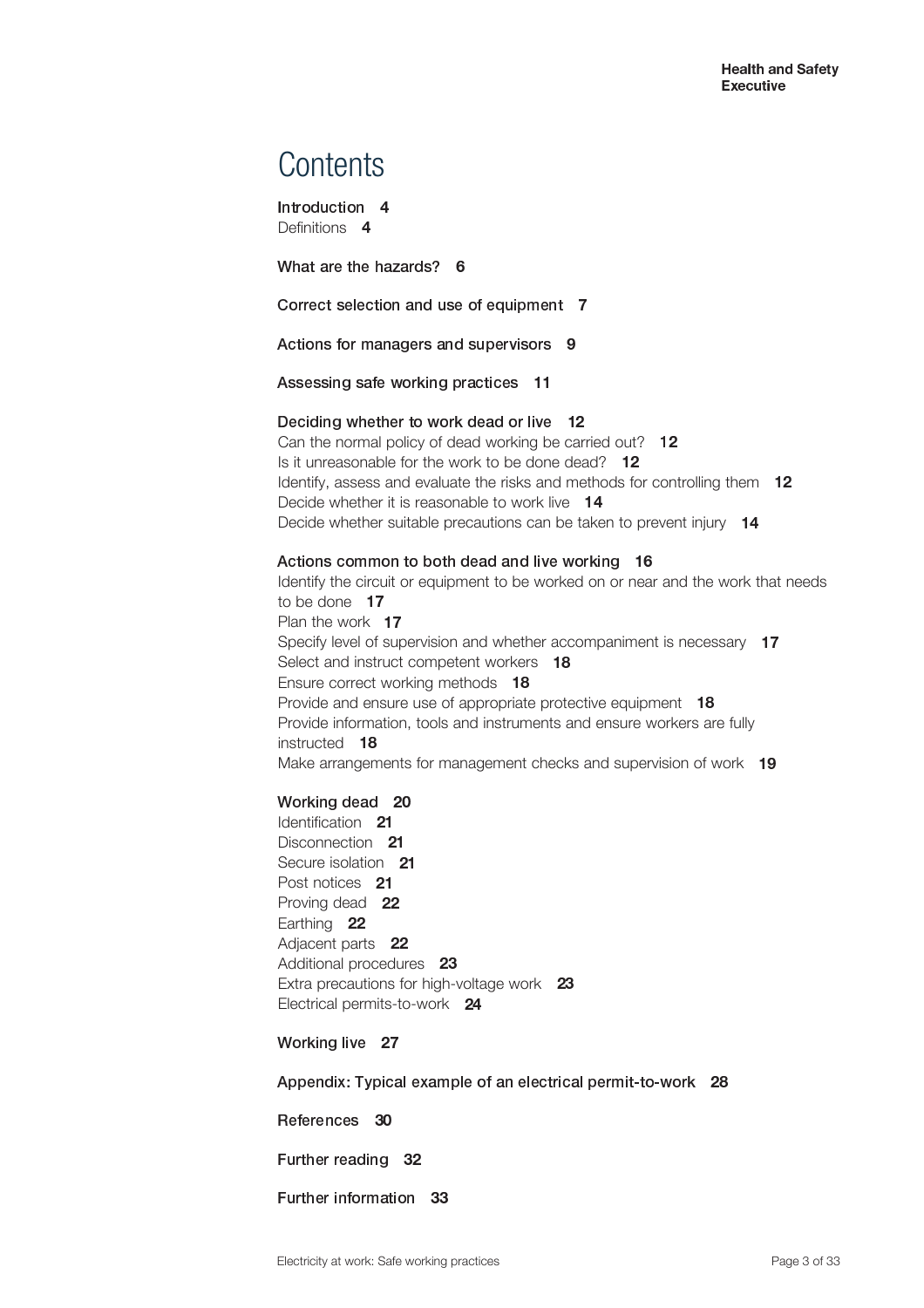### **Introduction**

1 This guidance is for people, including the self-employed, who carry out work on or near electrical equipment. It includes advice on safe working practices for managers and supervisors who control or influence the design, specification, selection, installation, commissioning, maintenance or operation of electrical equipment. Organisations that already have industry-specific rules or guidance for safe working practices should ensure that all aspects addressed in this guidance are adequately covered. Those that have no such internal rules should use this guidance to devise safe working practices relating to their own specific circumstances and activities.

2 The Electricity at Work Regulations 1989 (EAW Regulations) apply to almost all places of work. The *Memorandum of guidance on the Electricity at Work Regulations 1989*<sup>1</sup> (the Memorandum) is intended to help dutyholders meet the requirements of the Regulations. This guidance supplements the Memorandum with further advice on safe working practices. Where regulation numbers are given in Figures 1–5, these refer to the EAW Regulations. There is also an Approved Code of Practice covering the use of electricity at mines that provides additional guidance relevant to mining.<sup>2</sup> Other legislation can also apply to electrical work and some of this is listed in the 'References' or 'Further reading' sections, as are all other publications referred to in this guidance.

### **Definitions**

3 Unless the context otherwise requires, in this guidance the following words and terms have meanings as given below (note: some of these terms are defined in the EAW Regulations):

- charged: the item has acquired a charge either because it is live or because it has become charged by other means such as by static or induction charging, or has retained or regained a charge due to capacitance effects even though it may be disconnected from the rest of the system;
- dead: not electrically 'live' or 'charged';<br>■ designated competent person (also
- $\blacksquare$  designated competent person (also known in some industries a 'senior authorised person'): a competent person appointed by the employer, preferably in writing, to undertake certain specific responsibilities and duties, which may include the issue and/or receipt of safety documents such as permits-to-work. The person must be competent by way of training, qualifications and/or experience and knowledge of the system to be worked on;
- disconnected: equipment (or a part of an electrical system) that is not connected to any source of electrical energy;
- equipment: electrical equipment including anything used, intended to be used or installed for use, to generate, provide, transmit, transform, rectify, convert, conduct, distribute, control, store, measure or use electrical energy (as defined in the EAW Regulations);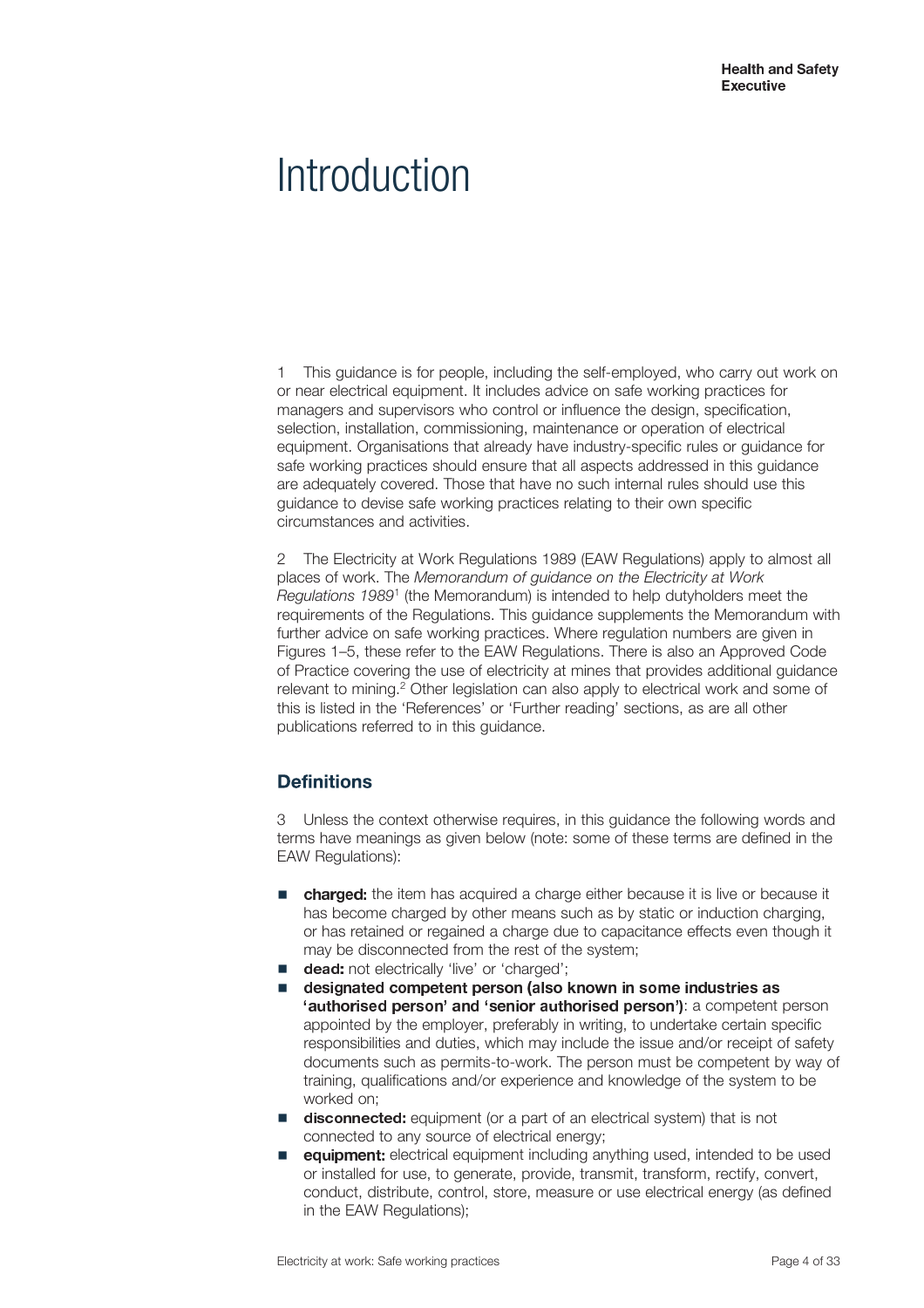- high voltage: a voltage in excess of 1000 V ac or 1500 V dc. Voltages below these values are 'low voltage';
- isolated: equipment (or part of an electrical system) which is disconnected and separated by a safe distance (the isolating gap) from all sources of electrical energy in such a way that the disconnection is secure, ie it cannot be re-energised accidentally or inadvertently;
- live: equipment that is at a voltage by being connected to a source of electricity. Live parts that are uninsulated and exposed so that they can be touched either directly or indirectly by a conducting object are hazardous if the voltage exceeds 50 V ac or 120 V dc in dry conditions – see BSI publication PD  $6519<sup>3</sup>$  – and/or if the fault energy level is high;
- live work: work on or near conductors that are accessible and 'live' or 'charged'. Live work includes live testing, such as using a test instrument to measure voltage on a live power distribution or control system.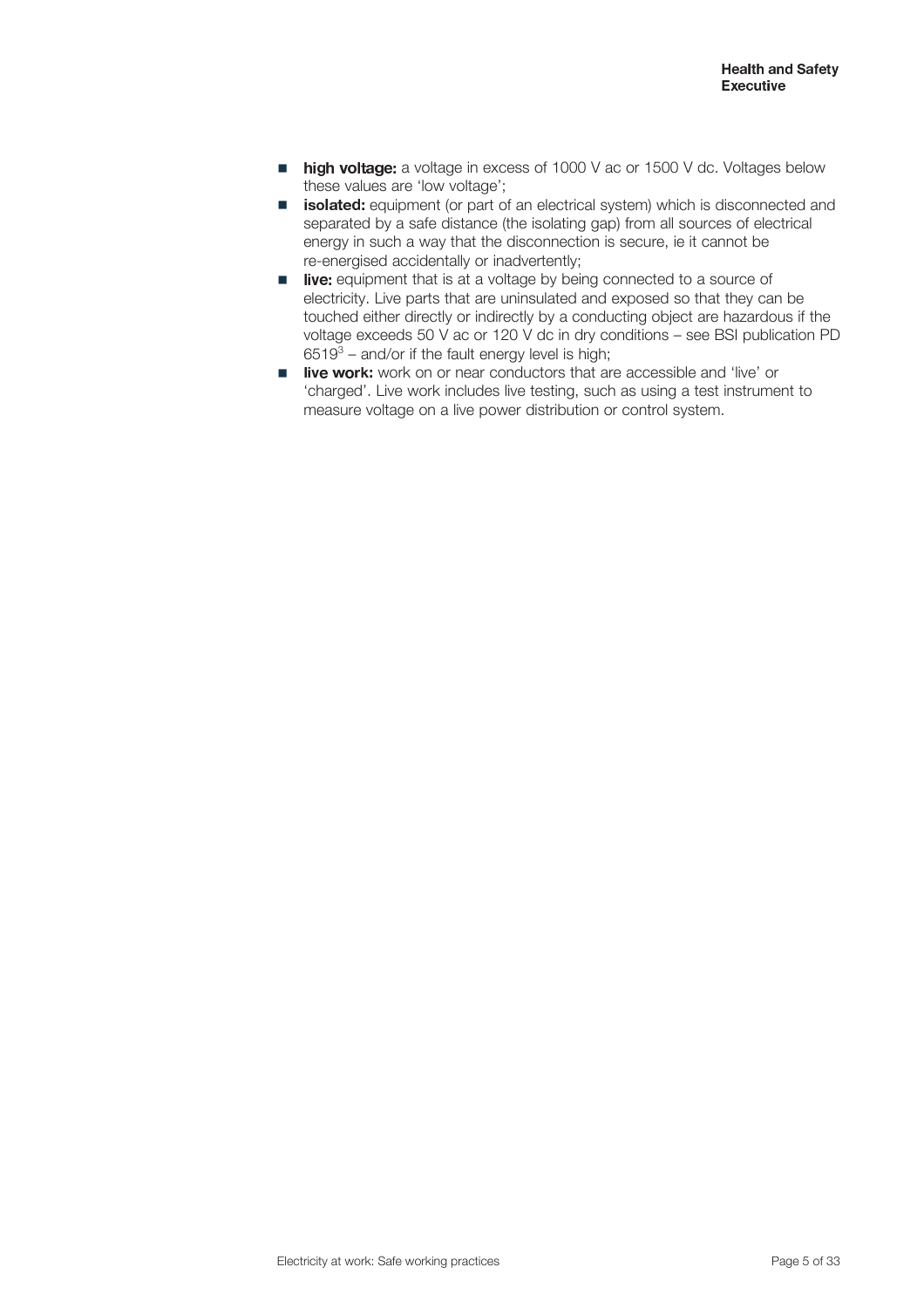### What are the hazards?

4 Electricity can kill or severely injure people and cause damage to property from the effects of fires and explosions. Every year accidents at work involving electric shock or burns are reported to the Health and Safety Executive (HSE). Electric shocks do not always cause lasting injury but in certain circumstances can result in death, known as electrocution. The sudden muscular contraction during the shock can result in injuries from, for example, falling. Electric current flowing through the body can cause deep burns.

5 Electrical arcing (sometimes called a 'flashover' or 'arc flash'), perhaps as a result of a short circuit caused by unsafe working practices, can generate intense heat leading to deep-seated and slow-healing burns, even if it persists for a short time. The intense ultraviolet radiation from an electric arc can also cause damage to the eyes. Often those working with or near electricity do not appreciate the risk of serious injury and consequential damage to equipment that can arise from arcing.

6 Arcing, overheating and, in some cases, electrical leakage currents can cause fire or explosion by igniting flammable materials. This can cause death, injury and considerable financial loss.

7 Most electrical accidents occur because people are working on or near equipment that is:

- thought to be dead but which is live;<br>■ known to be live but those involved c
- known to be live but those involved do not have adequate training or appropriate equipment to prevent injury, or they have not taken adequate precautions.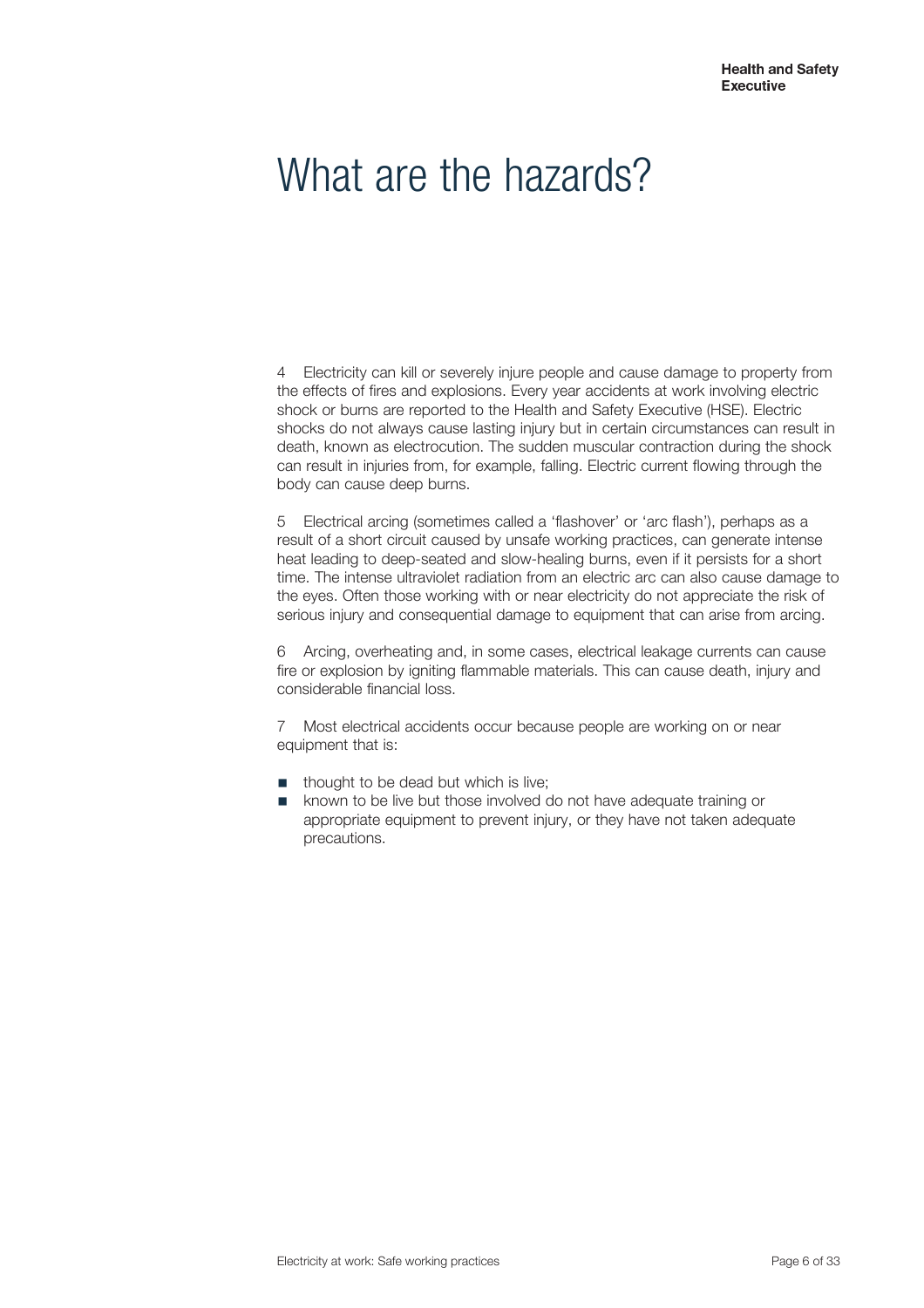# Correct selection and use of equipment

8 Equipment must be properly designed, constructed, installed and maintained so that it does not present a risk of electric shock, burns, fire or explosion when properly used. There are many equipment-specific standards that include safetyrelated requirements which, if followed, will ensure that the electrical risks are adequately controlled.

9 The main standard for low-voltage electrical installations is BS 7671 *Requirements for electrical installations.*<sup>4</sup> It describes how systems and equipment can be designed, constructed and installed so that they can be used safely. The standard covers installations that operate at low voltage (up to 1000 V ac). Meeting the requirements of this standard is likely to achieve compliance with the relevant parts of the EAW Regulations.

10 Some old equipment that is still in use, including open-type switchboards and fuseboards used by electricity distributors and in industrial premises such as steelworks, is not designed or constructed to prevent people touching live conductors and suffering injuries from shock or burns. In these cases, the user must have sufficient knowledge and experience to recognise the danger and avoid it. This type of equipment should be located in a secure room or area, with access available only to those who have specific authority and are competent to prevent danger. Even then, you will need to further protect this type of open, uninsulated equipment to prevent accidental contact with live parts when competent persons are working near it.

11 Some equipment operates at voltages that are so low that they cannot cause a harmful electric shock but even at these extra-low voltages an arc can occur, burns can result from overheated conductors, or an explosive atmosphere can be ignited. A short-circuited car battery, for example, may cause the conductors to overheat and even cause the battery to explode. The following advice also applies to selfcontained sources of electrical energy, whether the risk is from electric shock, burn, arcing, or explosion.

12 You must select equipment that is suitable for the environment in which it is used, for example cables and equipment in heavy industries such as sheet metal works need to be protected against mechanical damage. You should consider adverse environmental factors when working on equipment. For example, excessively damp or humid conditions will increase the risk of injury because of reduced effectiveness of insulation, which may undermine the effectiveness of devices used for isolation, or increase the severity should an electric shock occur. Equipment that has corroded may not function as intended.

13 Certified explosion-protected equipment must be used in places where there could be potentially explosive atmospheres, for example if there has been a leak of flammable gas or build-up of combustible dust that could be ignited by an electric spark; more information is available in the Dangerous Substances and Explosive Atmospheres Regulations 2002<sup>5</sup> and, for offshore installations, the Offshore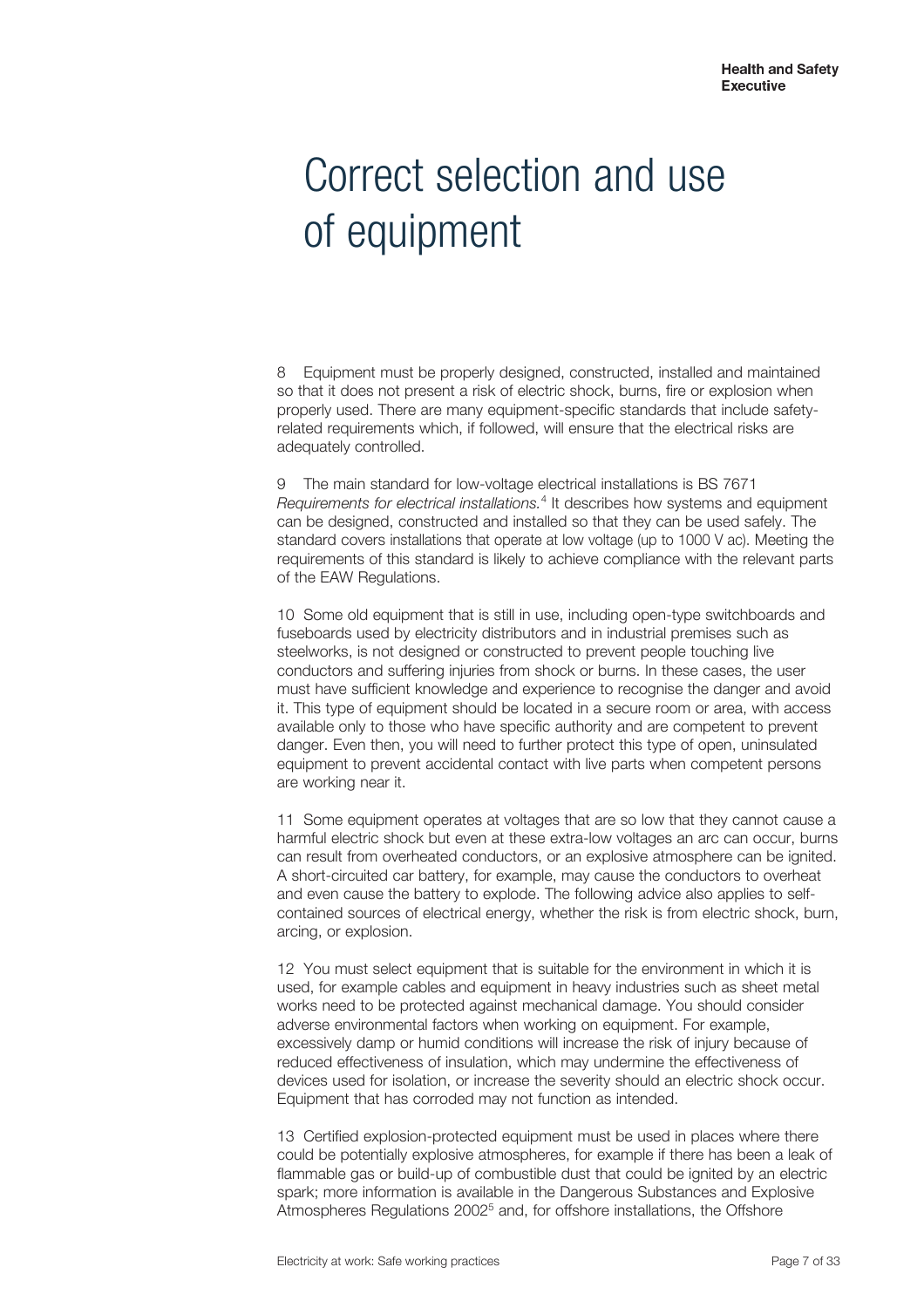Installations (Prevention of Fire and Explosion, and Emergency Response) Regulations 1995.<sup>6</sup>

14 You must assess the situation before work is carried out on or near equipment. Working on equipment may result in removal of components and parts that provide protection for people against electric shock when the equipment is in normal use.

15 You should ensure safety by the careful design and selection of electrical equipment. For example:

- switch disconnectors should have a locking-off facility or other means of securing them in the OFF position;
- circuits and equipment should be installed so that all sections of the system can be isolated as necessary;
- switch disconnectors should be suitably located and arranged so that circuits and equipment can be isolated without disconnecting other circuits that are required to continue in service;
- devices used for isolating circuits must be clearly marked to show their relationship to the equipment they control, unless there could be no doubt that this would be obvious to anyone who may need to operate them.

HSG230 Keeping electrical switchgear safe<sup>7</sup> includes guidance on the selection, use, care and maintenance of high-voltage and low-voltage switchgear.

16 Control panels should be designed with insulated conductors and shrouded terminals so that commissioning tests, fault-finding, calibration etc can be carried out with a minimum of risk. The Engineering Equipment and Materials Users' Association (EEMUA) has produced a design guide for electrical safety.<sup>8</sup> Interlocking is recommended to reduce the risk of injury from contact with live parts. Equipment with segregated power and control circuits is preferred.

17 Where possible, you must avoid live working during commissioning and faultfinding; eg by using suitably designed equipment with in-built test facilities and diagnostic aids. There must be adequate space, access and lighting to work safely. Temporary systems and equipment should be designed, constructed, installed and maintained to avoid danger.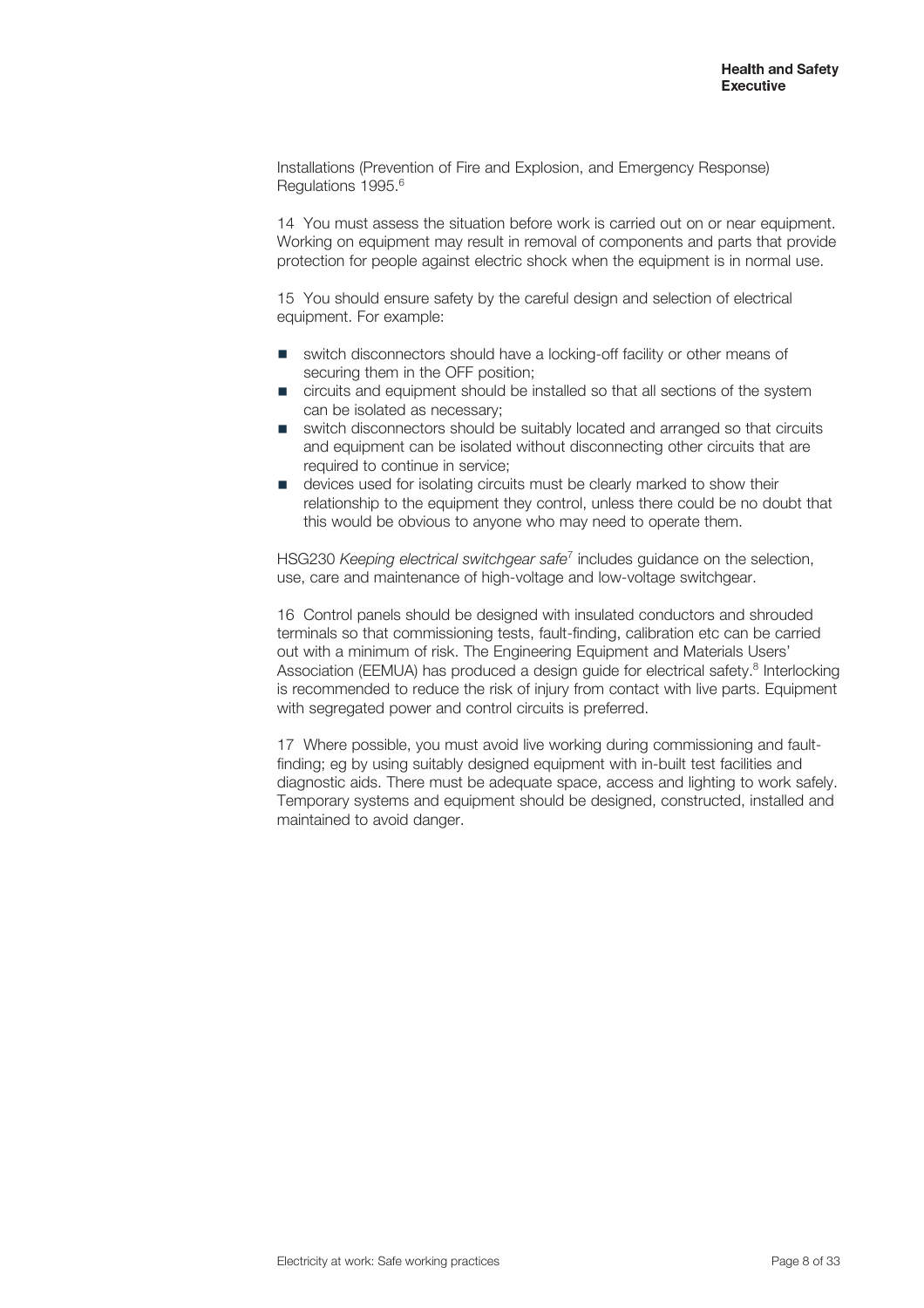### Actions for managers and supervisors

18 Managers should establish a system of rules and procedures wherever electrical work is to be carried out, or ensure that contractors brought in to do electrical work have appropriate rules and procedures. These should be written down and everybody involved must be made aware of them as they will form the basis of task-specific risk assessments. The amount of detail depends on the circumstances; the simplest form may be a brief policy statement (perhaps reflecting a policy of always switching off, securing the isolation, working dead, and never working on live equipment) backed up by a set of simple instructions to reflect that policy. Where there are extensive or complex electrical systems, especially high-voltage systems, this will be reflected in the safety rules, which should embody a methodical approach so that the safety principles involved can be clearly understood by everyone.

19 Safety rules should set out the principles and general practices clearly and in a compact format. Those carrying out the work should be instructed to carry the safety rules with them. Workers should know the limitations of their work allowed under the safety rules. Detailed procedures for safe working on particular equipment, or under particular circumstances, should be the subject of separate documents, including task-specific risk assessments or method statements, which should be readily available when required (even in out-of-hours emergencies). These safety rules should be devised to reflect, among other things, the relevant organisation, personnel, the electrical system to be worked on, and the working environment. Further guidance can be obtained from three British Standards – BS 6423, $^9$  BS 6626 $^{10}$  and BS 6867. $^{11}$ 

20 If something unforeseen occurs during a working procedure, there should be a review of the work. Even a properly trained, competent worker may not always be aware of what to do when things go wrong. The worker should have been trained to recognise that there may be a need to change to a new system of work. It will normally be necessary for the worker to know how to refer a changed situation to the correct people, by communicating both up and down the management structure in the organisation.

21 If you have managerial or supervisory responsibilities, it is important that you ensure that everyone knows how to work safely and without risk to their health, and that all workers follow the safety rules and control measures identified in risk assessments:

- you should be involved in planning the work and in the risk assessment process, coordinating the work where more than one group is involved, and discussing the necessary precautions and emergency procedures with the workers;
- you must clearly define the roles and responsibilities of the supervisors and workers, including those of any contractors who may be employed;
- you must ensure that supervisors are competent to supervise the work, with the level of supervision being appropriate to the danger and the competence of those carrying out the work;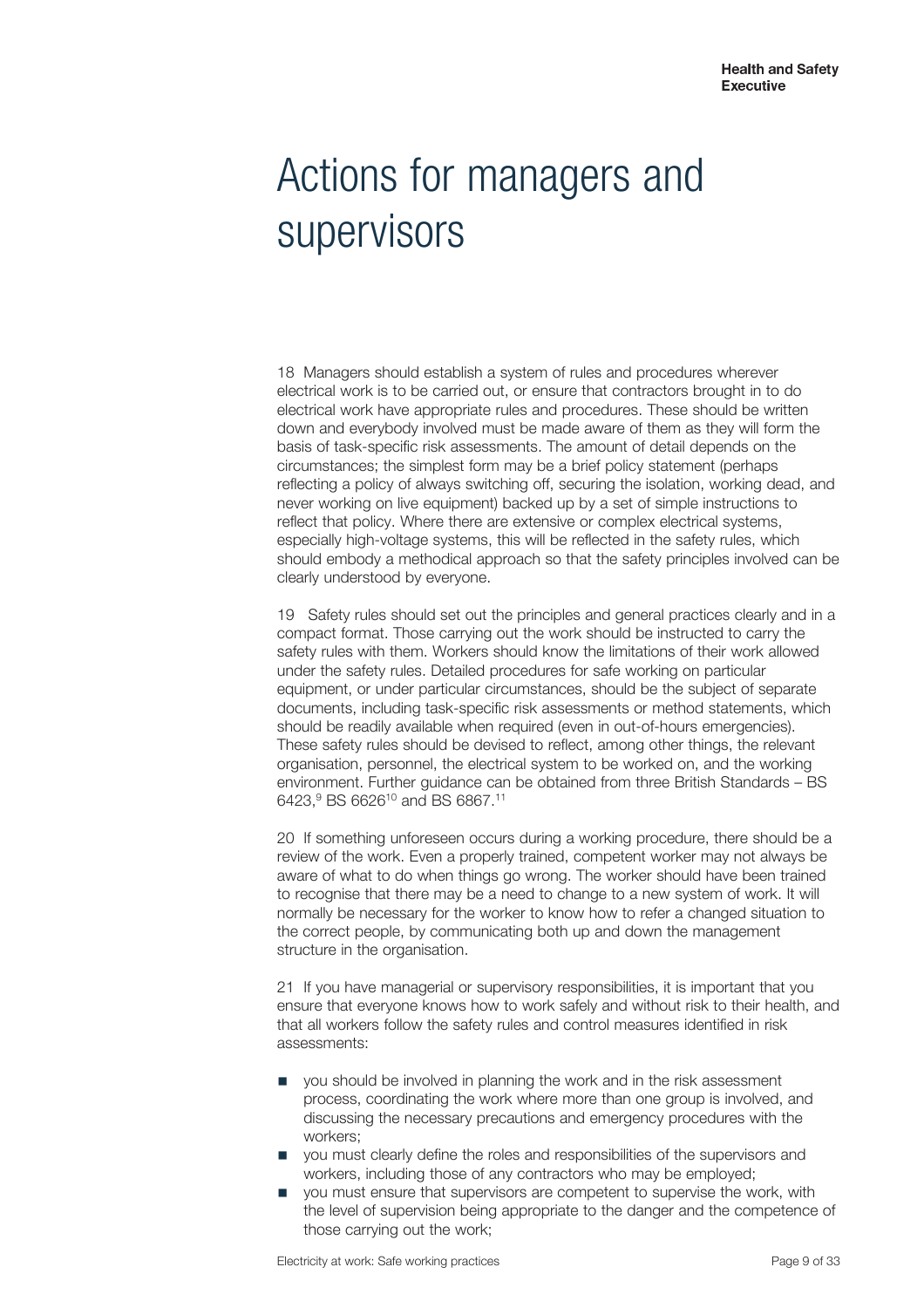■ you must identify those people who are competent and have knowledge and experience of the electrical system to be worked on. Anyone who does not have this will need a greater level of supervision, or will need to be given adequate training to make sure that they have the correct skills, knowledge and risk awareness for the task. Do not let unauthorised, unqualified or untrained people work on electrical systems.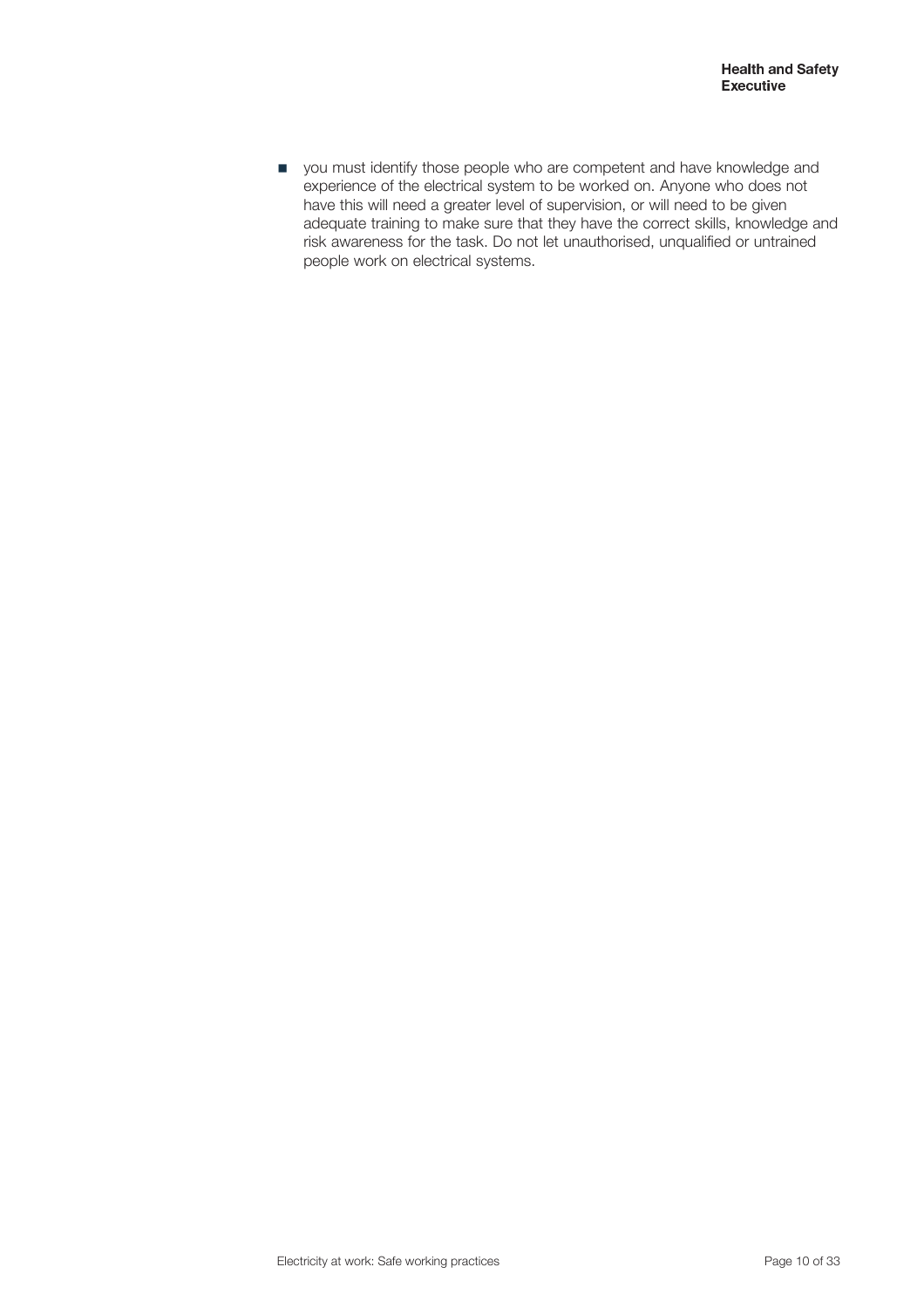# Assessing safe working practices

22 Figure 1 illustrates the sequence of the planning steps. The procedure can be divided into four stages as follows:

deciding whether to work dead or work live (coloured orange), see Figure 2; planning and preparation for actions which are common to both dead and live working (coloured blue), see Figure 3;

- procedures for working dead (coloured green), see Figure 4;
- procedures for working live (coloured red), see Figure 5.

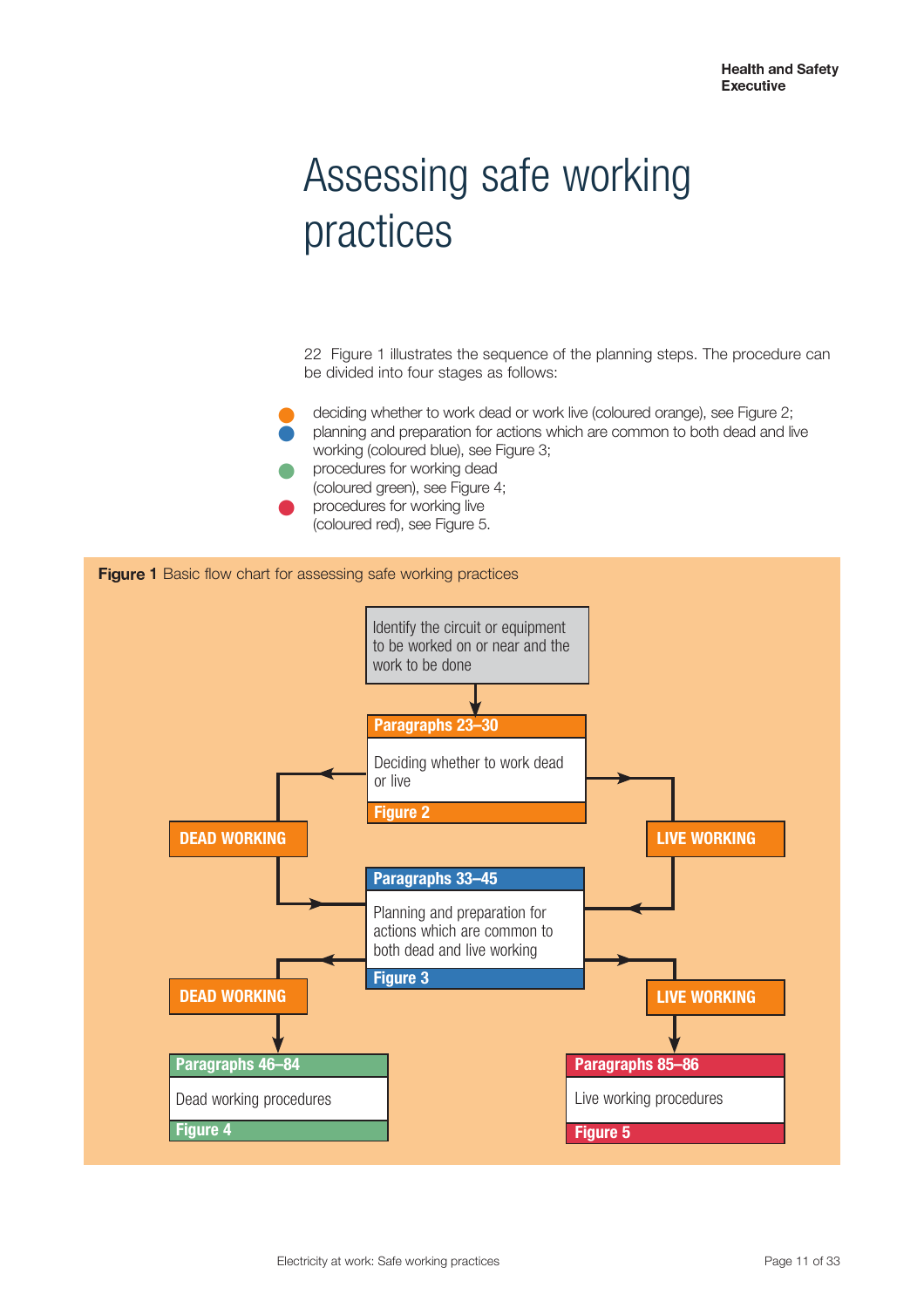# Deciding whether to work dead or live

### Can the normal policy of dead working be carried out?

23 The factors to consider are illustrated in Figure 2. Work on or near live exposed conductors should rarely be permitted. Many accidents to electricians, fitters, technicians and engineers occur when they are working on equipment that could have been isolated. You should plan and programme the work to allow all jobs to be carried out where possible with the equipment dead. Three conditions must be met for live working to be permitted where danger may arise. If just one o conditions cannot be met. live working must not be permitted and dead  $J$  and  $J$  and  $J$  and  $\mathcal{N}$  b  $\mathcal{N}$  and  $\mathcal{N}$  and  $\mathcal{N}$  under  $\mathcal{N}$  and  $\mathcal{N}$  and  $\mathcal{N}$  and  $\mathcal{N}$  and  $\mathcal{N}$  and  $\mathcal{N}$  and  $\mathcal{N}$  and  $\mathcal{N}$  and  $\mathcal{N}$  and  $\mathcal{N}$  and  $\mathcal{N}$  and  $\$ **working is essential.** The assessment procedure illustrates this. The conditions are:

- it is unreasonable in all the circumstances for the conductor to be dead; and
- it is reasonable in all the circumstances for the person to be at work on or near that conductor while it is live; and
- usuitable precautions (including, where necessary, the provision of personal protective equipment) have been taken to prevent injury.

### Is it unreasonable for the work to be done dead?

24 There are some circumstances where it is unreasonable to make equipment dead because of the difficulties it would cause. For example:

- it may be difficult, if not impossible, to commission a complex control cabinet without having it energised at some time with parts live (but not exposed so that they may be easily touched);
- it may not be technically feasible to monitor the operation and performance of a control system or to trace a malfunction of such equipment with it dead, ie fault-finding;
- a distribution network operator (DNO) needs to connect a new low-voltage service to an existing main, but it might be unreasonable to disconnect many customers. In recognition of the dangers associated with live working, the DNO must have a very strict code of safety rules and procedures to prevent injury;
- switching off a system, such as the supply to an electric railway track, to carry out maintenance or repair work may cause disproportionate disruption and cost.

### Identify, assess and evaluate the risks and methods for controlling them

25 If you have decided that it is unreasonable for the work to be done dead, a risk assessment $12$  is necessary. The risk assessment must cover the work on or near the specific equipment and it must be carried out by someone with comprehensive knowledge and experience of the type of work and the means of controlling the risks.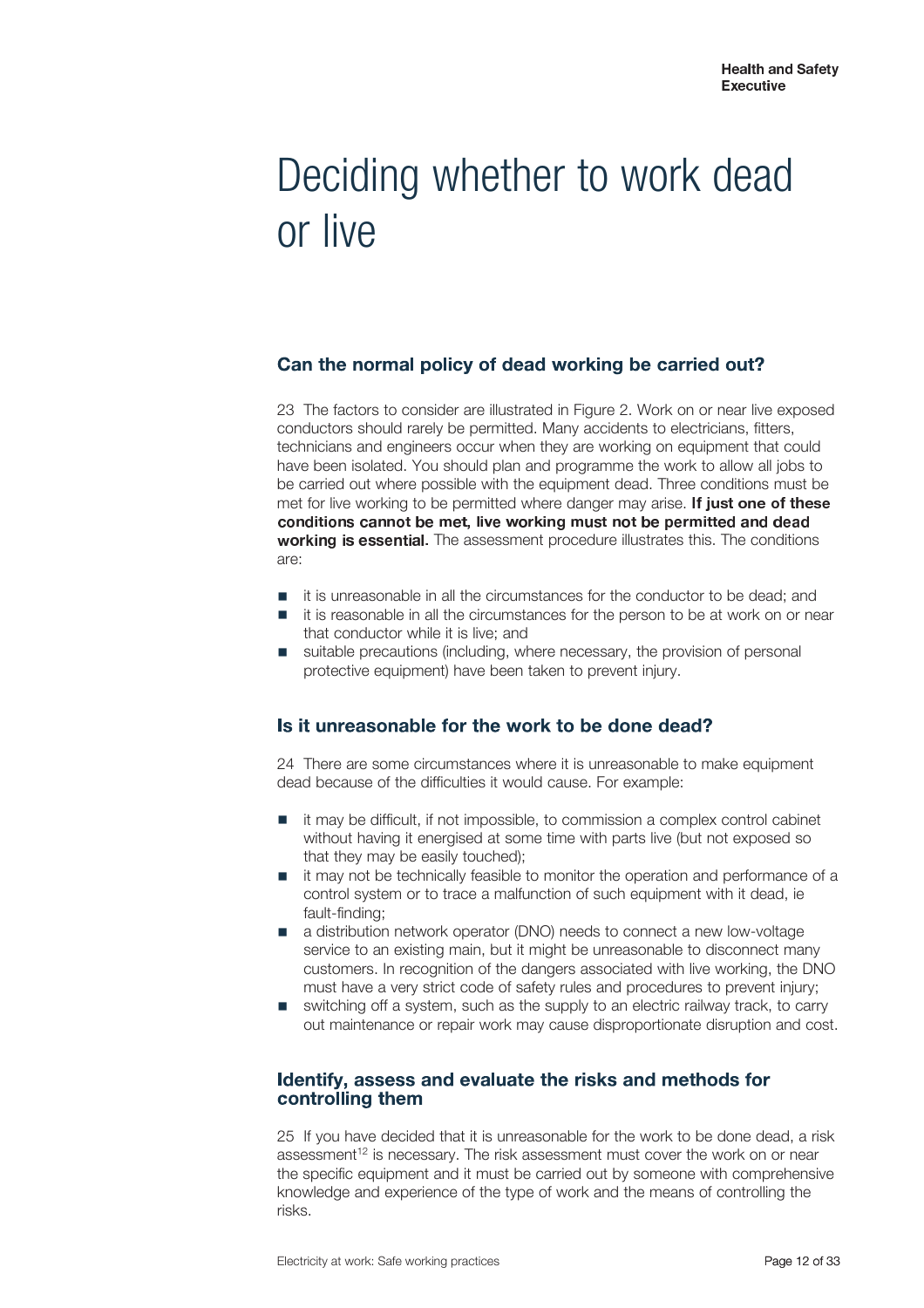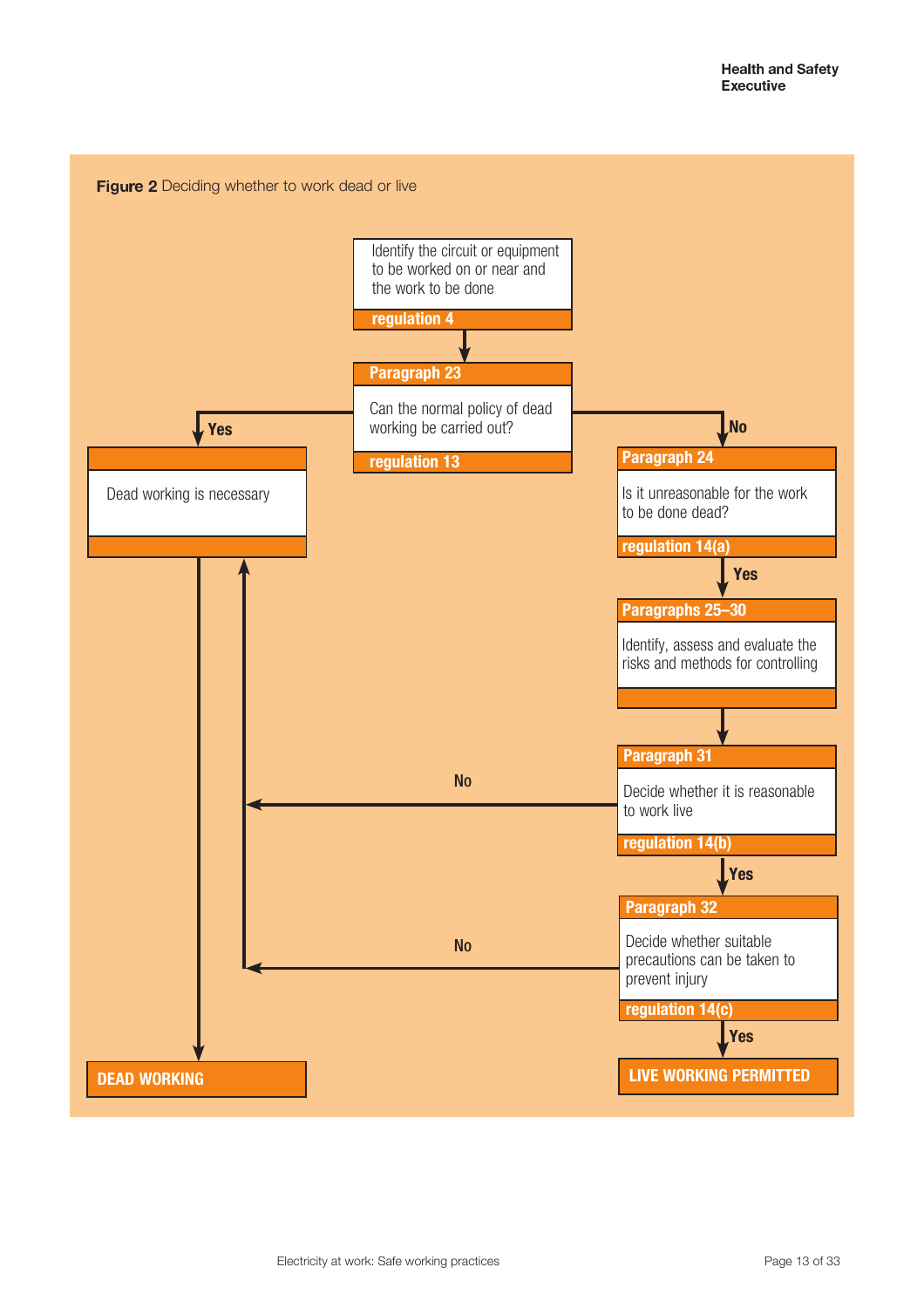26 A risk assessment is about identifying and taking sensible and proportionate measures to control the risks in your workplace, not about creating huge amounts of paperwork. Ask your employees what they think the hazards are, as they may notice things that are not obvious to you and may have some good ideas on how to control the risks.

27 Having identified the hazards arising from the live work, you then have to decide how likely it is that harm will occur and the severity of injury that might occur. Risk is a part of everyday life and you are not expected to eliminate all risks but you need to take account of the fact that electricity can cause very serious injuries and death. What you must do is make sure you know about the main risks and the things you need to do to manage them responsibly. Generally, you need to do everything reasonably practicable to protect people from harm.

28 As part of this process, you will need to consider the competence of the people who will be carrying out the work and their ability to avoid danger, taking into account the available precautions.

29 Make a record of your significant findings – the hazards, how people might be harmed by them and what you have in place to control the risks. Any record produced should be simple and focused on controls. If you have fewer than five employees, you do not have to write anything down. But it is useful to do this so you can review it at a later date, for example if something changes. If you have five or more employees, you are required by law to write it down.

30 Few workplaces stay the same, and you should review what you are doing on an ongoing basis.

### Decide whether it is reasonable to work live

31 The risk assessment should inform managers and supervisors whether it is reasonable in all the circumstances to work live. The decision should not be taken lightly. At this stage the economic and operational factors should be evaluated against the risks involved before making a decision, bearing in mind that the risks associated with working live can be very serious. Minor inconveniences arising from working with the equipment dead, sometimes arising from commercial and time pressures, will very rarely outweigh the risks associated with live work.

### Decide whether suitable precautions can be taken to prevent injury

32 Providing the requirements above have been met, live working can still only be justified if suitable precautions are taken to prevent injury arising from the hazards identified in the risk assessment. The precautions should have been identified in the risk assessment and might include:

- installing temporary insulation, protective enclosures, or screens to prevent parts at different potentials being touched at the same time;
- using temporary barriers with warning notices affixed to keep unauthorised people away from the work area;
- ensuring that adequate clearances are established and maintained when working near to live equipment (see Appendix 3 of the Memorandum and Section 729 of BS 7671:2008 (+A1:2011) for information on clearances). For work near live overhead power lines, see GS6 *Avoiding danger from overhead power lines*; 13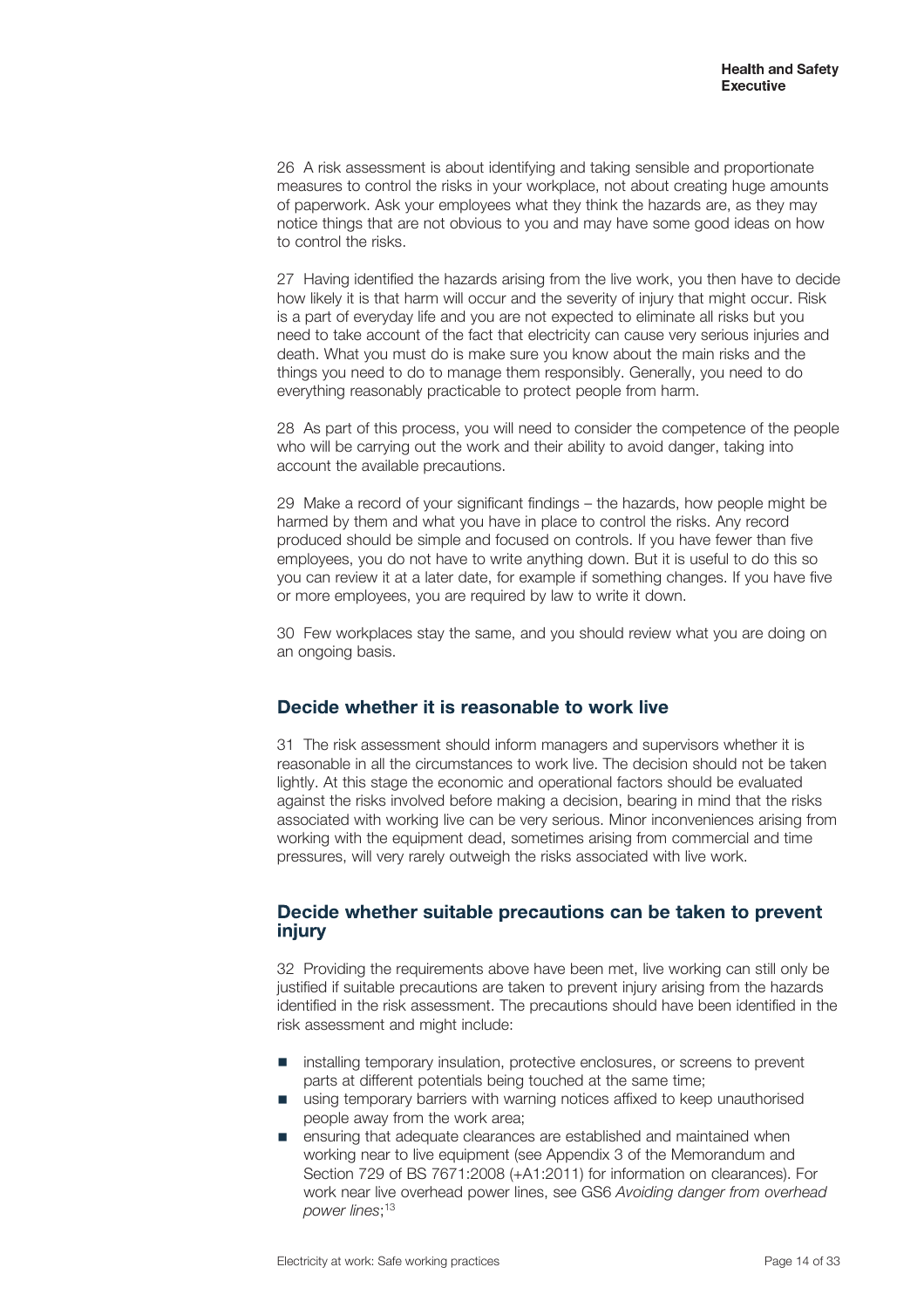- $\blacksquare$  making sure that workers understand the task and the system to be worked on (clarity of instructions is essential), are trained and experienced, and follow the correct procedures. They must be competent to realise their own limitations and know when to seek help;
- providing lighting and working space that is adequate and free from trip hazards. Further details on lighting at work can be found in HSG38 *Lighting at work*; 14
- $\blacksquare$  using robust and properly insulated tools (see BS EN 60900<sup>15</sup>);
- using test instruments with insulated probes and fused leads (see GS38) *Electrical test equipment for use by electricians*<sup>16</sup>);
- maintaining tools and test equipment in good condition and replacing them if damaged;
- storing tools correctly horizontal surfaces and projections inside control cabinets should not be used – and ensuring that objects such as tools and bolts cannot fall onto exposed live parts;
- avoiding lone live working. Quick action is needed in the event of an electric shock to disconnect the supply and give assistance, so it will usually be necessary to be accompanied by someone who is competent to make the system safe and avoid injury;
- providing and using correct personal protective equipment (PPE) to reduce the risk of contact with live parts or earth, eg insulating gloves, insulating matting (see BS EN 61111:2009<sup>17</sup>). If there is a risk of burns from arcing or flashover that cannot be avoided, consider the use of adequately rated, thermally insulating, flame-resistant PPE (including face/eye protection). PPE should be frequently inspected and replaced if damaged. Requirements relating to PPE are covered by the Personal Protective Equipment at Work Regulations 1992.18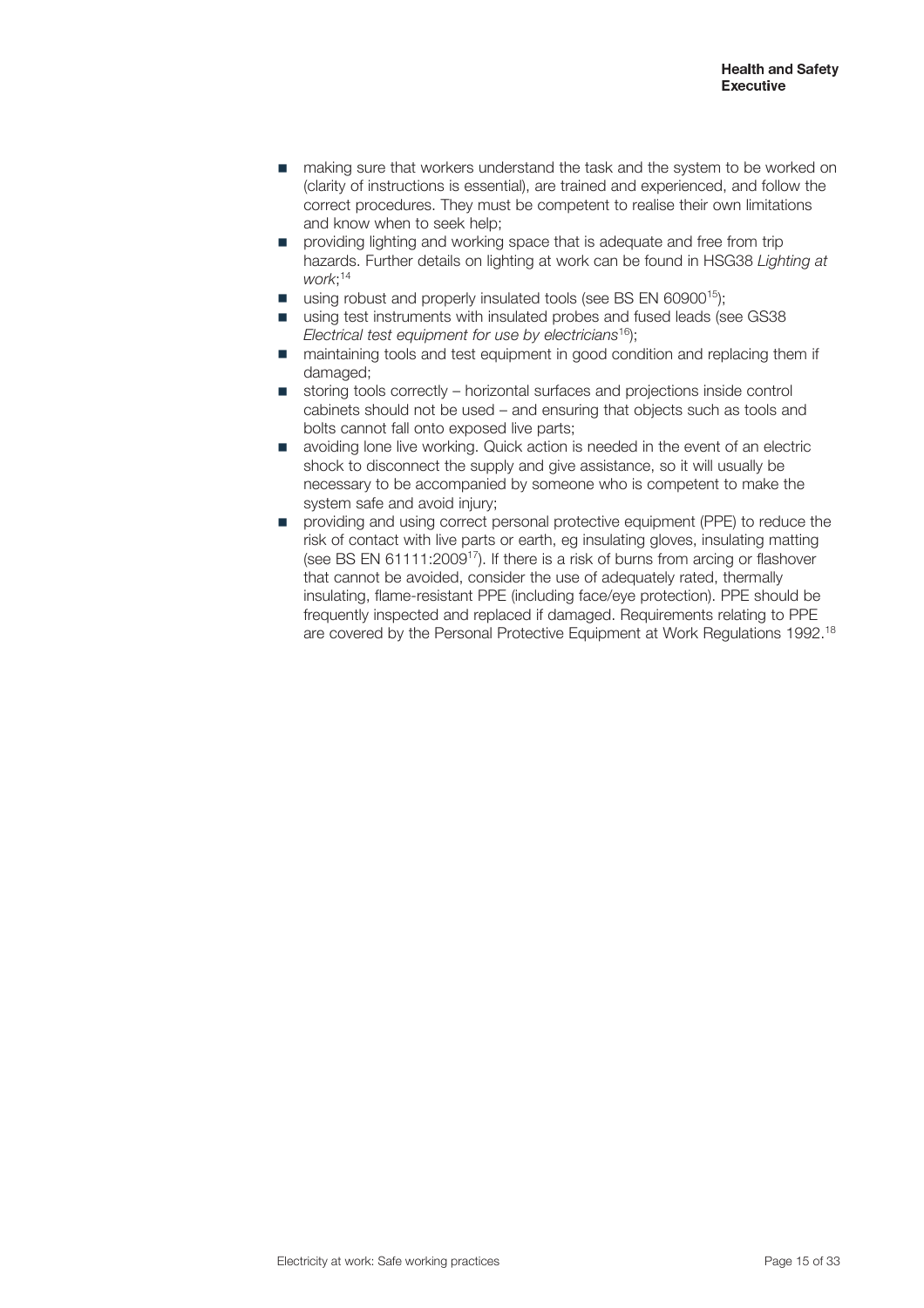# Actions common to both dead and live working

33 The actions common to both dead and live working are illustrated in Figure 3 and described below.



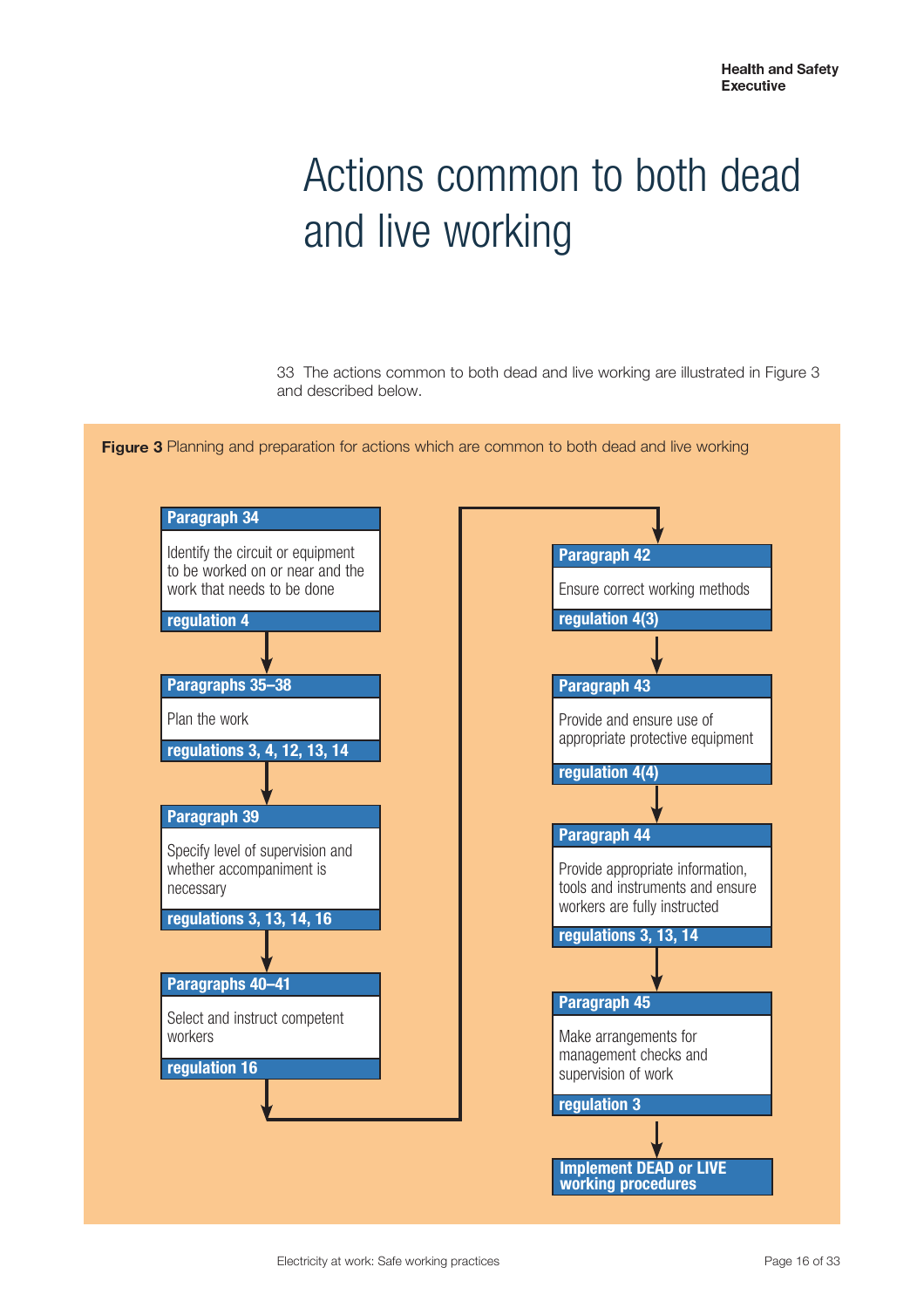### Identify the circuit or equipment to be worked on or near and the work that needs to be done

34 These tasks should be carried out before the work starts. Factors that may affect the safe system of work should also be taken into account. In many cases, actual physical identification will be necessary and this may be aided by the use of appropriate drawings, diagrams and other written information. The features of equipment mentioned in paragraphs 8–17 should be taken into account.

### **Plan the work**

35 Many electrical accidents are due to a failure to plan ahead. Planning should consider the management, supervision, implementation and completion of the work, and should lead to a formal system of work based on information in the safety rules and a task-specific risk assessment. In some instances, the planning requirements of the Construction (Design and Management) Regulations<sup>19</sup> will apply. You should consider the following:

- $\blacksquare$  the work to be done:
- the hazards of the system or equipment to be worked on and the risks associated with the work;
- $\blacksquare$  the people doing the work, their competence and the level of supervision necessary;
- the precautions to be taken and the system of work to be employed:
- the possibility that the nature of the work may change, eg a testing job may turn into fault finding.

36 There must be adequate information available about the electrical system and the work to be done. In the case of a newly constructed electrical system (or newly installed equipment), there should be drawings and schedules relating to the design and these should have been updated, if necessary, by the people carrying out the installation.

37 Records in the form of drawings and/or schedules should be kept for all but the most basic of installations. In the case of old installations where records may be poor, you should attempt to improve the records, eg by a combination of surveying, testing and labelling. However, when checking records before working on an installation it is unwise to rely solely on one source of information, eg a label. Labels should be securely fixed to equipment to clearly identify their function.

38 Electrical accidents often occur during fault-finding after a plant breakdown when pressure to repair the equipment results in risks being taken. To anticipate this, you should plan and establish safe fault-finding procedures to be implemented during breakdown maintenance.

### Specify level of supervision and whether accompaniment is necessary

39 The planning process will have indicated the level of supervision required. An important factor to consider is the amount of training and experience workers have had to do the specific jobs – the less experienced or knowledgeable the worker is, including the level of familiarity with the system to be worked on, the greater will be the need for supervision. There will also be a greater need for supervision when working live. The need for accompaniment is also greater for live work, although it may still be necessary for some cases of working dead, especially if there are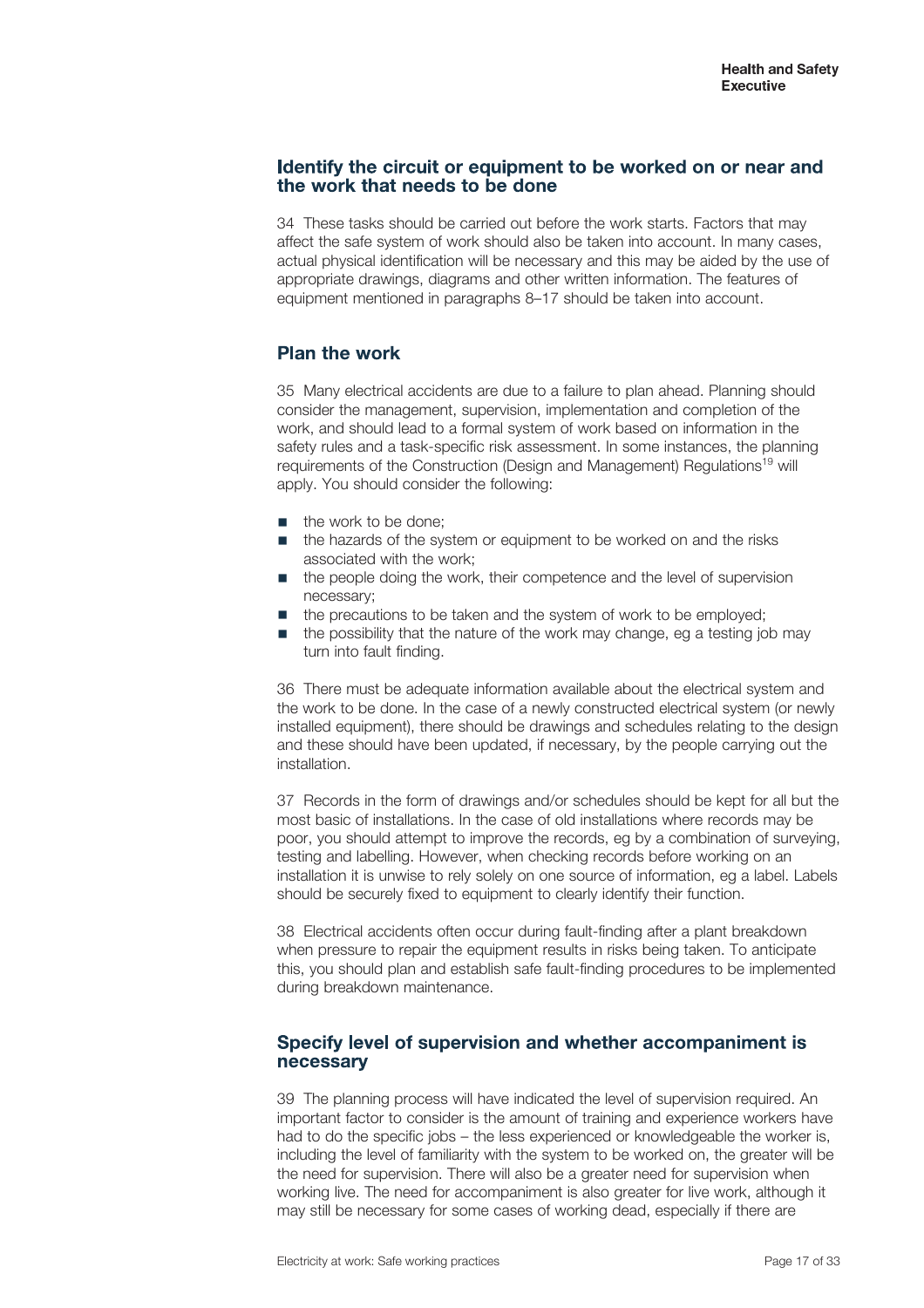adjacent live parts. The accompanying person should be trained to recognise danger, to switch off and, if necessary, to give assistance in the event of an emergency.

### **Select and instruct competent workers**

40 Training as part of making a person competent is very important. Even the most highly qualified and capable people may not be competent to carry out specific types of work without suitable training. Competent workers will be selfdisciplined and aware that reckless behaviour with electricity can lead to injury and death.

- 41 Those in control of the work should:
- assess the degree of competence of individual workers against the **specific** type of work to be done;
- provide clear instructions, information and adequate training for employees on: - the risks they may face:
	- the measures in place to control the risks, emphasising the safe system of work to be used;
	- how to follow emergency procedures;
- arrange for those being trained or those newly trained to be accompanied and supervised.

#### **Ensure correct working methods**

42 Managers and supervisors should ensure that workers understand the correct working methods, related to the specific work in hand. People doing the work should be aware of the limitations of that work and the constraints as to how they carry out the work. This includes recognising when it is unsafe to continue with the work and knowing how to deal with any contingencies that may arise.

#### Provide and ensure use of appropriate protective equipment

43 Managers, supervisors and workers have a responsibility to provide the protective equipment identified in the task-specific risk assessment and make sure that it is:

- $\blacksquare$  suitable for the use for which it is provided;<br> $\blacksquare$  maintained in a condition suitable for that use
- $\blacksquare$  maintained in a condition suitable for that use; and used properly
- used properly.

#### Provide information, tools and instruments and ensure workers are fully instructed

44 The workers must be supplied with and use correct and appropriate information, such as electrical drawings, tools, instruments.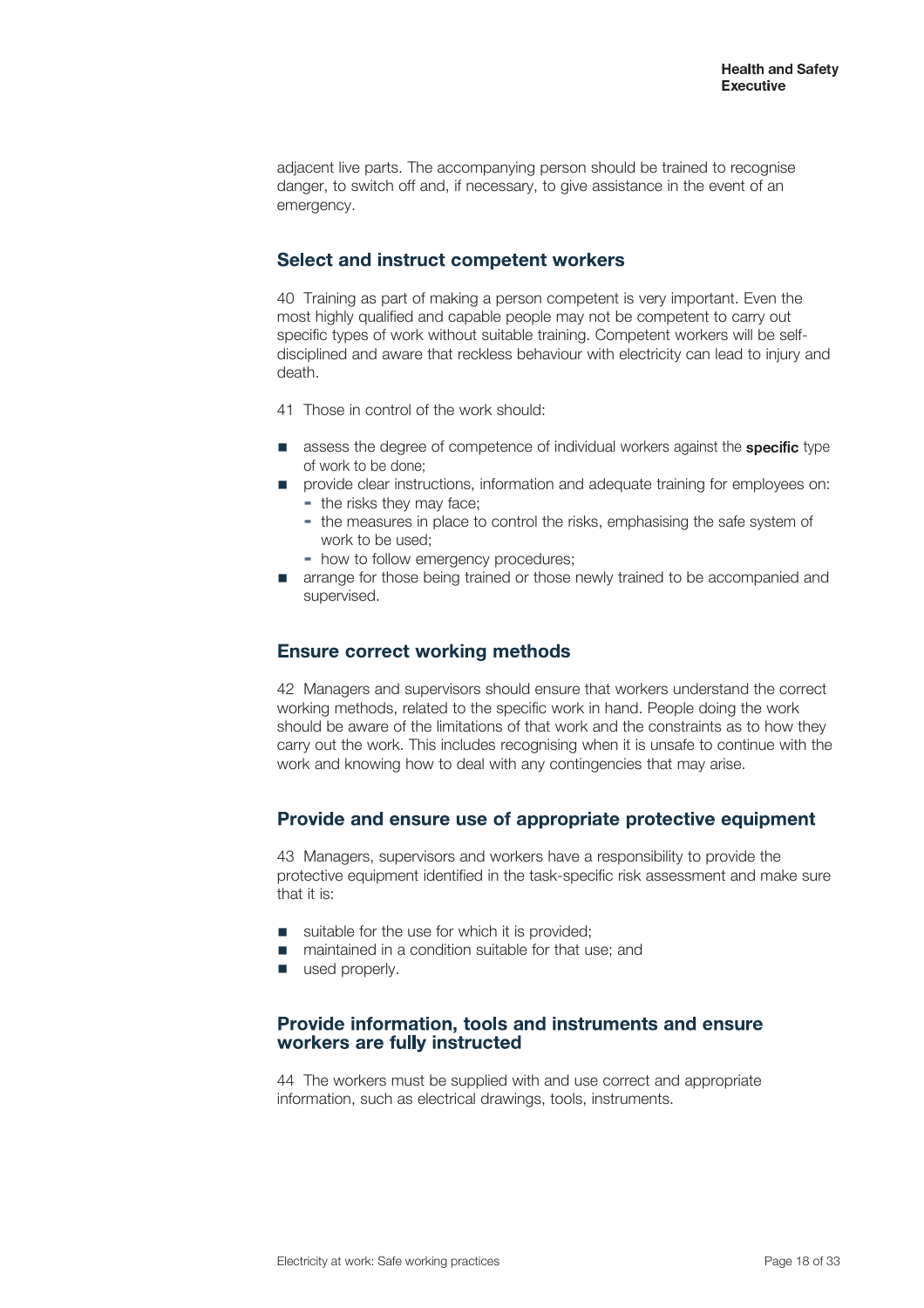### Make arrangements for management checks and supervision of work

45 Employers and workers must comply with the EAW Regulations in so far as they relate to matters within their control. You should check that workers are following the rules and correct procedures. Sometimes, some or all of these checks may be delegated to the supervisor of the work. Even in organisations with effective written safety rules and safe systems of work, regular and systematic management checks of the work are necessary. This is particularly important if the work is being done in the field, on another occupier's premises, or by peripatetic workers.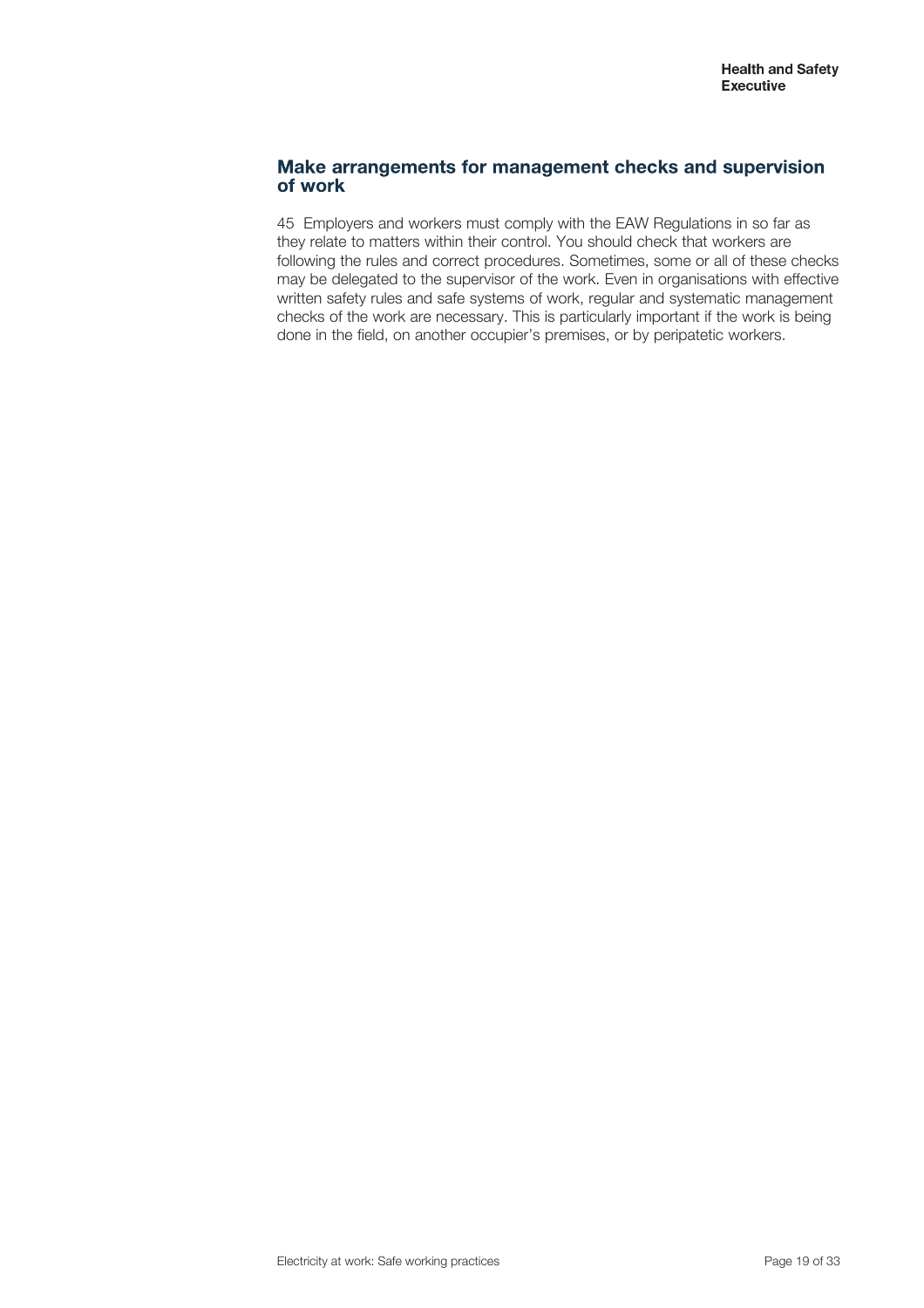### Working dead

46 While it is not always possible to follow a set procedure rigidly in every situation, the sequence illustrated in Figure 4 is recommended as a guide.

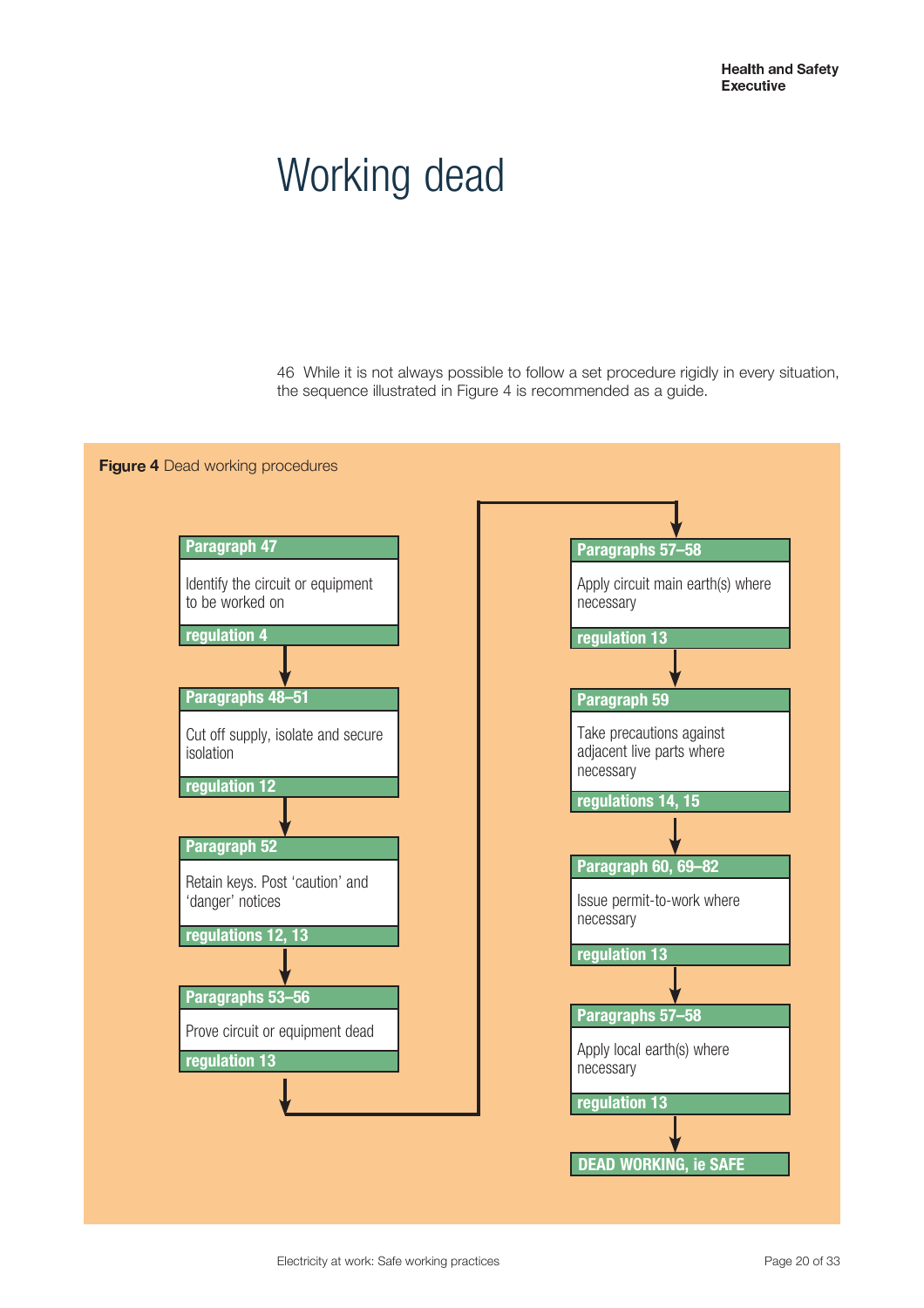### **Identification**

47 Adequate information should be supplied to identify equipment correctly (see paragraph 36). For most circuits and equipment correct labelling is important, but it should never be assumed that labelling is correct and that work can be started without having first proved that the equipment or circuit is dead. In some special cases, eg underground cables, cable-locating techniques using specialised instruments may be necessary and it may also be necessary to identify the cable both before and after switching operations and cable spiking.

### **Disconnection**

48 Disconnect the equipment from every source of electrical energy before working on, or near, any part which has been live or is likely to be live. On equipment that is capable of storing charge, such as capacitors and high-voltage cables, ensure that any stored charge has been safely discharged.

### **Secure isolation**

49 For adequate isolation, the disconnecting device should have an isolating gap sufficient for the voltage levels present or likely to occur. Make sure that any switch disconnector or other means of disconnection is secure. Switches, including circuit breakers, should be locked in the OFF position preferably using a 'safety' lock, ie a lock or padlock having a unique key or combination. Lockout devices that can be attached to the actuators of circuit breakers are available and should be used where appropriate. All keys should be retained in a secure place. If a plug has been withdrawn, make sure that it cannot be reconnected to the electrical supply while work is taking place on the circuits or apparatus – the use of proprietary lock-out devices for this purpose is encouraged.

50 If a fuse is removed, make sure that it or a similar one cannot be reinserted by taking it away or by locking the box or enclosure until work is completed. Some manufacturers produce lockable insulating blanks that you can insert in an empty fuseway. These prevent inadvertent fitting of a fuse while the associated circuit is being worked on.

51 If you rely on locking off where a number of people are working, the use of a multiple locking hasp attachment, lock-out box or key-safe may be appropriate to ensure that all the locks have to be removed before the equipment can be re-energised. Everyone involved in the work should apply a lock to the multiple locking hasp and keep personal possession of the key.

### **Post notices**

52 You should put a notice or label at the place of disconnection so everyone else knows that work is being done. For example, a 'caution' notice can be used to indicate that someone is working on the apparatus and may be injured if it is re-energised, and 'danger' notices attached to live equipment adjacent to the place of work will indicate that the apparatus is still energised. Notices or labels should be easily understood by anyone in the area. You should remove labels or notices when they no longer apply so that the system does not fall into disrepute. It is often useful for the 'caution' and 'danger' notices to have a space for the name of the person responsible for the work and for the date.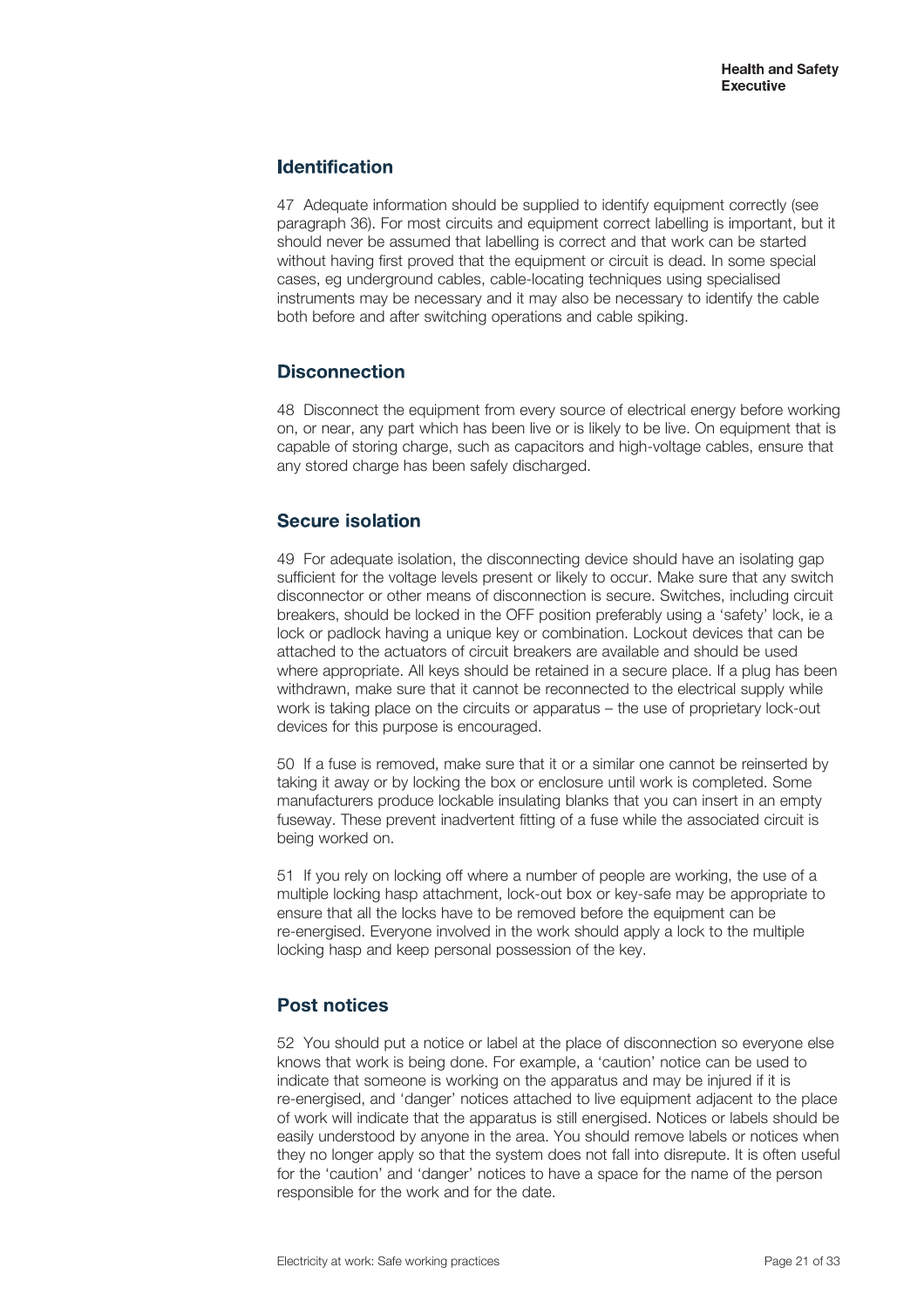### **Proving dead**

53 Having isolated the circuit or equipment, and before working on it, check that the parts to be worked on or near really are dead, even if the isolation has been achieved automatically through an interlocking system. If it is a three-phase system or equipment with more than one supply, prove that all supply conductors are dead.

54 The instrument to do this should be properly constructed to protect against electric shock and designed to prevent short circuits occurring during use. For low voltages, proprietary voltage detectors such as two-pole voltage detectors, test lamps, or voltmeters with insulated probes and fused leads can be used (see HSE Guidance Note GS38). The use of multimeters, which can be set to the wrong function, is not recommended for proving dead on low-voltage systems, neither is the use of non-contact devices such as 'volt sticks' (note: in coal mines the use of appropriately certified non-contact devices is permitted).

55 It will be necessary to test the instrument before and after use. This may be done by means of a proving unit with a low power output. If live circuits are used to prove instruments, adequate precautions against electric shock and short circuits should be taken (see paragraphs 25–32). Training in the correct use of voltage detectors is essential to avoid risk in the event of unexpected use on a live conductor. All instruments used for checking circuits should be maintained and inspected frequently (note: in coal mines appropriately certified non-contact devices must be tested daily before they are taken underground).

56 Where underground cables cannot be positively identified and proved dead at the point of work, it may be necessary to spike the cable using a properly designed, cartridge-operated spiking gun.

### **Earthing**

57 The risk to people if the above precautions fail can be minimised by securely earthing all the conductors using properly designed earthing devices or earthing leads, usually applied to all points where the circuit or equipment is isolated from the supply. Additional local earths at the point of work may also be necessary if this is remote from the point of isolation, but these should be applied only after proving dead at the point of work. This procedure is essential for high-voltage apparatus and stored energy equipment (eg capacitors). The earthing conductors and their connections should be suitable for the energy that may flow in the event of a failure of the above precautions.

58 Earthing low-voltage equipment is desirable if there is a risk of re-energisation, eg from a generator under someone else's control. In other low-voltage equipment, however, it may be physically impractical to apply earths, or the risk of short circuit from introducing an earth near adjacent live parts may outweigh the benefit of earthing the apparatus being worked on.

### **Adjacent parts**

59 When the circuit or equipment to be worked on has been made dead or where the work is non-electrical, you must still protect against danger from inadvertent contact with other live parts nearby. This should preferably be done by erecting physical barriers and/or the use of temporary insulation and posting 'danger' notices. The requirements regarding adequate working space, access and lighting must also be met.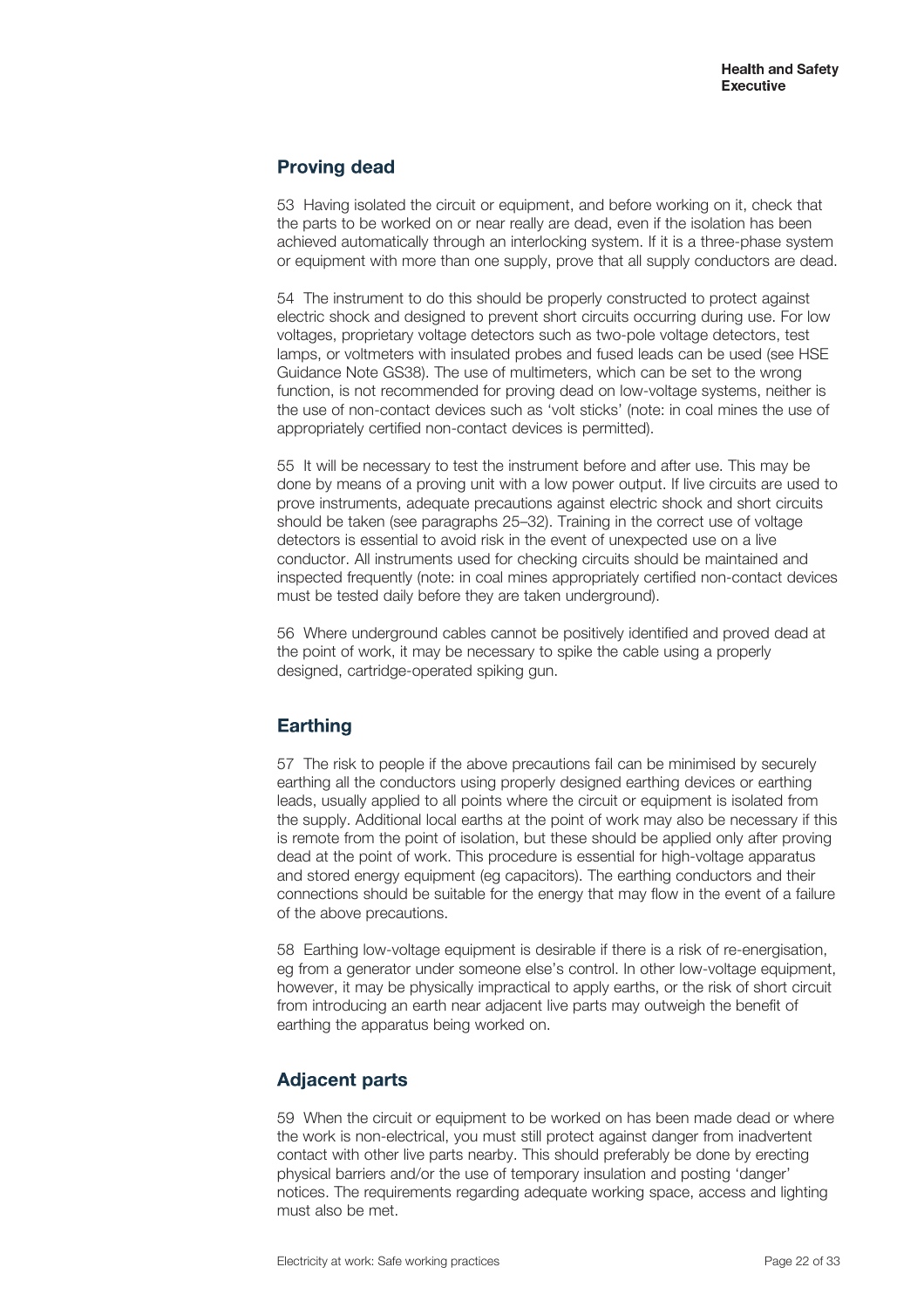### **Additional procedures**

60 On high-voltage systems (and often on high-energy systems) a permit-to-work should be issued but only after all the actions described in paragraphs 47–59 have been carried out. It is not common practice to issue permits-to-work for work on low-voltage systems but they should be considered if their use would contribute to safety in specific circumstances. (See paragraphs 69–84 for more information on permit-to-work systems.)

### **Extra precautions for high-voltage work**

61 The following paragraphs apply to equipment and circuits operating at high voltage. They should also be applied to low-voltage installations where high fault power gives rise to a risk of serious burns. There are a few exceptional circumstances where high voltages will not give rise to danger, for example if the maximum possible current is reliably limited to a safe level (see PD 6519 Parts 1 and 2).

62 High-voltage equipment should be designed and installed so that it is not necessary to work on exposed live parts. However, it is commonly necessary for voltage checks or tests to be carried out, and for observations to be made from safe distances such as when carrying out phase rotation tests.

63 Because high voltages can arc across an air gap, you can suffer a shock or burn without touching live voltage parts. The dead working procedure in paragraphs 46–59 must therefore be followed. Isolation should be by means of a device that has a safe isolating gap between live parts and those that have been made dead for work to be carried out (see relevant British Standards). Earthing conductors at the point where the supply is disconnected are essential and additional earths may be necessary at the place of work.

64 The system of locking OFF while work is in progress should use safety locks which have unique keys so that the apparatus cannot be inadvertently re-energised. The keys should be retained in a key safe or other suitable place available only to the person in charge of the activity; see paragraphs 49–51. The precautions should be backed up with a disciplined documentation system; the electrical permit-towork is an established system that has proved to work well in practice and is described in paragraphs 69–84.

65 Additional procedures will be necessary to adequately cover shift changes or work extending over long periods. It may also be necessary to have special rules or procedures for particular items of equipment and for particular working practices such as testing (eg it may be necessary to remove earths to facilitate testing under a clearly defined sanction-to-test procedure).

66 Precautions must be taken to prevent people approaching dangerously close to uninsulated high-voltage conductors. This will normally mean that any work on high-voltage equipment is undertaken only after all the precautions set out in paragraphs 47–54 have been taken. There are, however, some special situations where, by the use of appropriate tools, apparatus, and precautions, work on live high-voltage conductors may be permissible while the people involved are at a safe distance. Two examples are work on overhead conductors by DNOs or work on railways using long, specially designed, insulated tools.

67 Some transmission and distribution network operators carry out live, hands-on working on overhead conductors. For this type of work special vehicles, work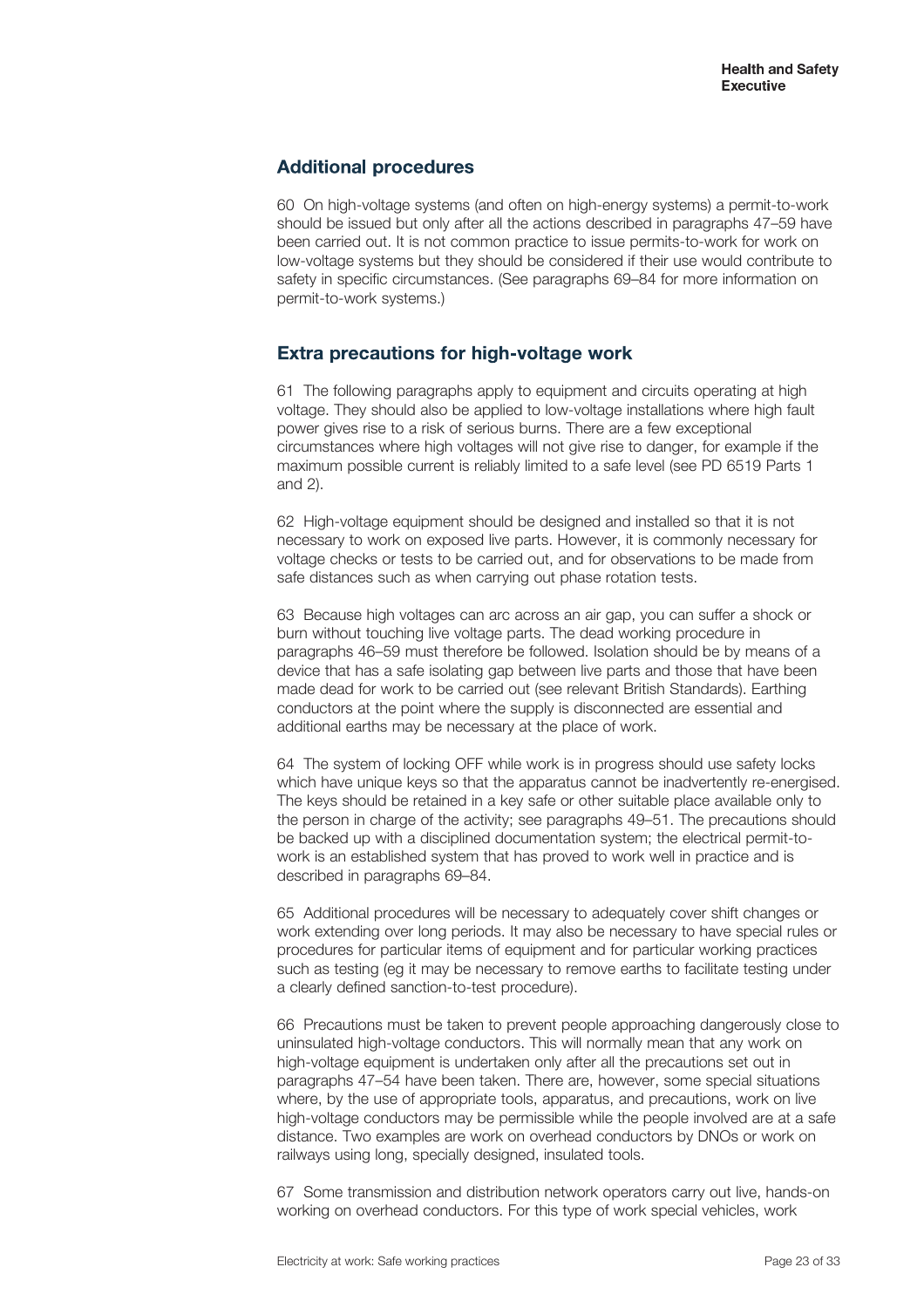equipment, tools, clothing etc, together with exacting working methods, are necessary to ensure safe working. For all the special situations referred to, specific work procedures need to be devised and a very high degree of competence and discipline are essential for everyone involved. These special situations are not within the scope of this document.

68 Similar procedures may also be necessary if high-voltage apparatus is to be tested. In every case, the objective is to prevent anyone coming near to live, highvoltage conductors and the procedure should reflect this.

### **Electrical permits-to-work**

69 A typical example of an electrical permit-to-work form is given in the Appendix. Further information is available in BS 6626 and BS 6867. An electrical permit-towork is primarily a statement that a circuit or item of equipment is safe to work on – it has been isolated and, where appropriate, earthed. You must never issue an electrical permit-to-work for work on equipment that is still live or to authorise live work. The information it contains should be precise, detailed and accurate. It should state which equipment etc has been made safe, the steps by which this safety has been achieved, and exactly what work is to be done.

70 An electrical permit-to-work differs to the more general permit-to-work systems used in, for example, the petroleum and chemical industries (see HSG250 *Guidance on permit-to-work systems: A guide for the petroleum, chemical and allied industries*<sup>20</sup>). These more general permit-to-work systems are an integral part of safety management arrangements covering a wide range of activities and hazards. It is common for the requirement for an electrical permit-to-work to be identified through the application of a general permit-to-work system.

71 You should not allow anyone to work on equipment that is not specified in the electrical permit-to-work as having been made safe. This restriction should be understood and complied with by everyone in the premises, including directors and senior staff.

72 If a programme of work must be changed, the existing electrical permit-to-work should be cancelled and a new one issued before any variation is made to the work. The only person who has the authority to agree the change in programme and issue the new electrical permit-to-work is either the person who issued the original permit or the person nominated by management to take over the responsibility, eg at the end of a shift or during absence on leave.

73 An electrical permit-to-work should be issued by only a designated competent person (see paragraph 3) who has been assessed to be so by means of technical knowledge and/or experience and who is familiar with the system and equipment. The person should be authorised, in writing, by the employer to issue safety documents such as electrical permits-to-work relating to specified equipment or systems. Before issuing the permit, they should work out, in detail and in writing, what the various steps are to disconnect, isolate, prove dead, lock OFF, earth the equipment, post warning notices, and identify the equipment to be worked on and adiacent equipment which will still be live.

74 The electrical permit-to-work should state clearly:

- the person the permit is addressed to, ie the leader of the group or working party, who will be present throughout the work;
- the exact equipment which has been made dead and its precise location;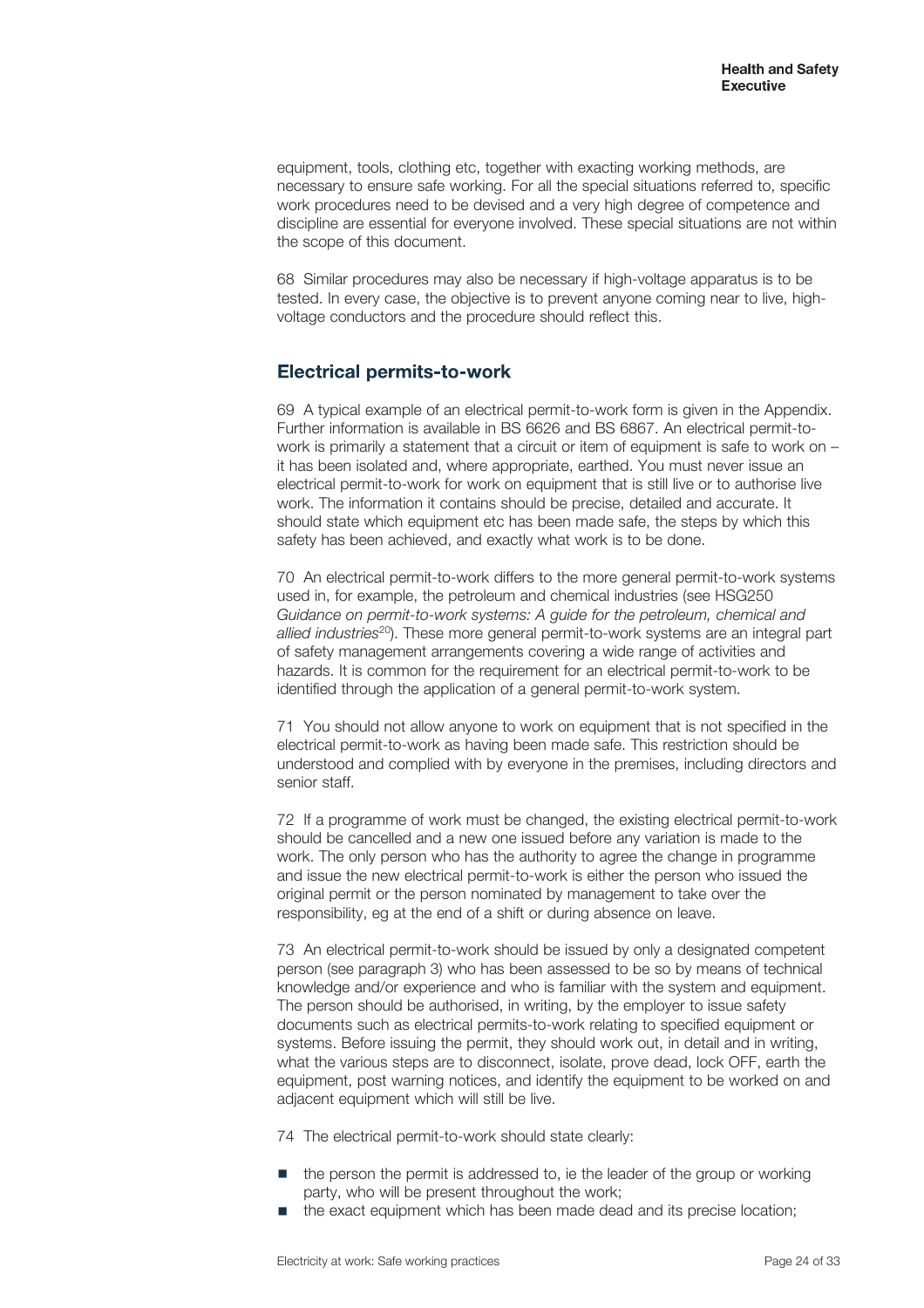- $\blacksquare$  the points of isolation;
- where the conductors are earthed;
- where warning notices are posted and special safety locks fitted;
- the nature of the work to be carried out;
- the presence of any other source of hazard, with cross-reference to other relevant permits;
- further precautions to be taken during the course of the work.

75 In most cases it is preferable to include a diagram on, or attached to, the permit confirming the above information and showing the zone for work.

76 It is strongly recommended that the electrical permit-to-work is issued at the place where the work is being done. The designated competent person issuing the permit should explain the work and agree the accuracy and completeness of the details with the person doing the work before they both sign the permit. The person issuing the permit must be sure that all necessary action has been taken to make the equipment safe. As a general rule, a personal inspection should be made but in geographically very large undertakings, such as the electricity supply industry, it may occasionally be necessary to make an exception to this.

77 In cases where there may be divided responsibility, roles must be defined to ensure there is no confusion over respective responsibilities, for instance:

- between a DNO and a dutyholder at the customer's premises, the electrical permit-to-work form should be countersigned by a person nominated in the joint ownership schedule or interface agreement and by the dutyholder for the premises; or
- where contractors may need to work on an occupier's system or equipment.

78 At the time the person in immediate charge of the operation accepts the permit they become responsible for ensuring that all the specified safety precautions are followed that:

- only permitted work is done; and
- the work is confined to the area defined in the permit.

79 If the permit is issued to the leader of a group, the leader accepts responsibility for the people in the group and should explain to them – before the work begins – the scope of work and the means by which safety has been achieved.

80 If the person issuing the electrical permit-to-work will also be doing the work, it is strongly recommended that someone else makes an independent check of the precautions taken. The person doing the work should then issue a permit to themselves. This routine helps to ensure that the full safety procedure is applied.

81 The recipient of an electrical permit-to-work should keep it for reference while the work is in progress and to prevent inadvertent cancellation and re-energisation of the equipment.

82 When the work is complete, whoever the permit was issued to should sign it to declare that any additional earths and tools have been removed and people in the group have been withdrawn and instructed not to approach the equipment again. The person clearing the permit should also indicate whether or not the equipment is fit for service. The permit is then returned, preferably to the designated competent person who originally issued it, for cancellation before the equipment is re-energised.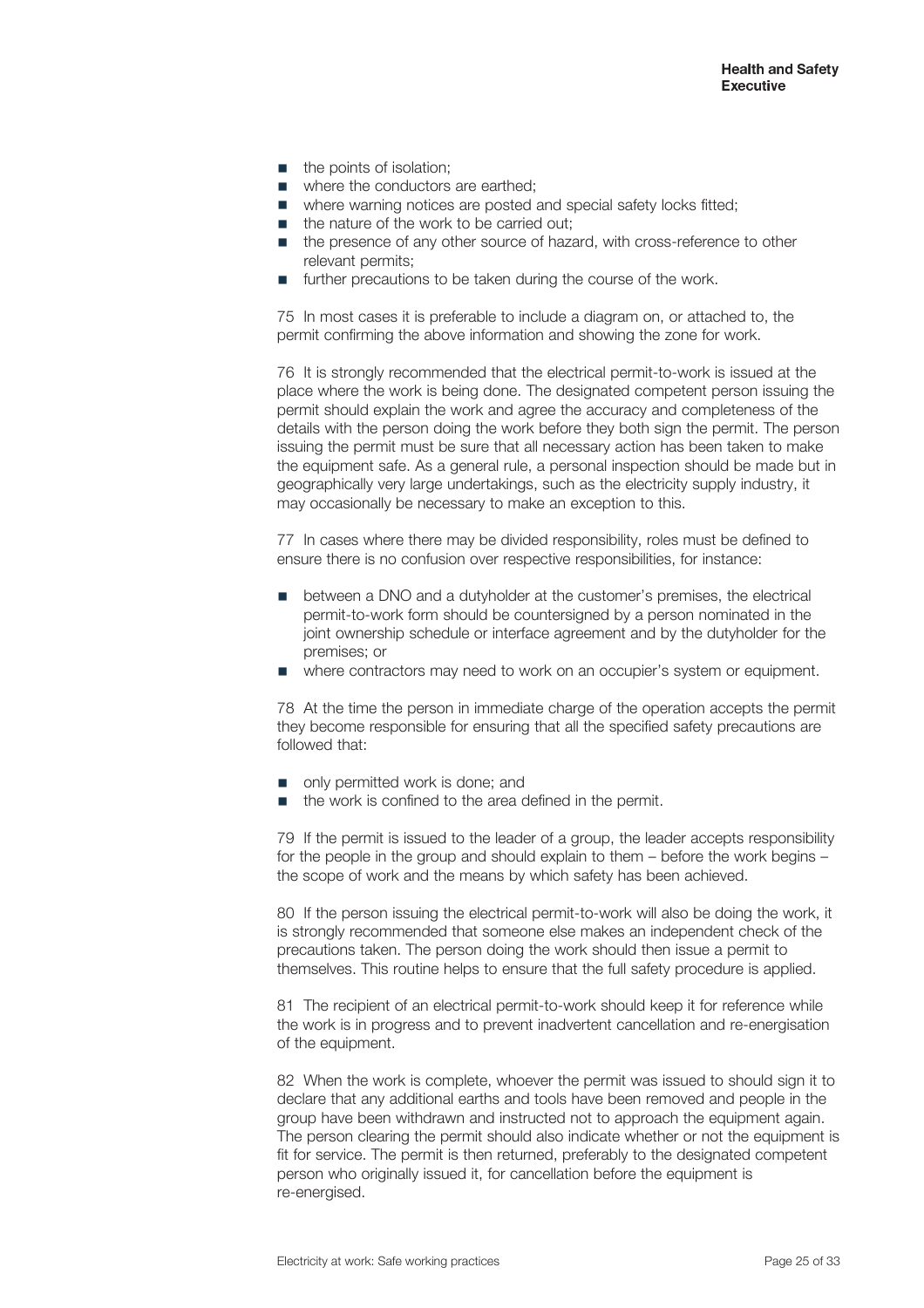83 To reduce misunderstandings during suspension of work, it is better to cancel the original permit and issue a new one when required. The suspension of electrical permits-to-work is not generally recommended. Where this is necessary, it is essential to have a written procedure to ensure that tools and additional local earths are withdrawn and everyone is aware that the permit has been suspended.

84 Any electrical permit-to-work system should have a procedure for monitoring (audit) to ensure that the safety rules are followed and the documents are completed accurately. The monitoring should preferably be carried out by someone with managerial responsibilities, who is not involved in the day-to-day issuing of permits, and should be random and ongoing so that bad habits and inaccuracies can be identified and eliminated quickly.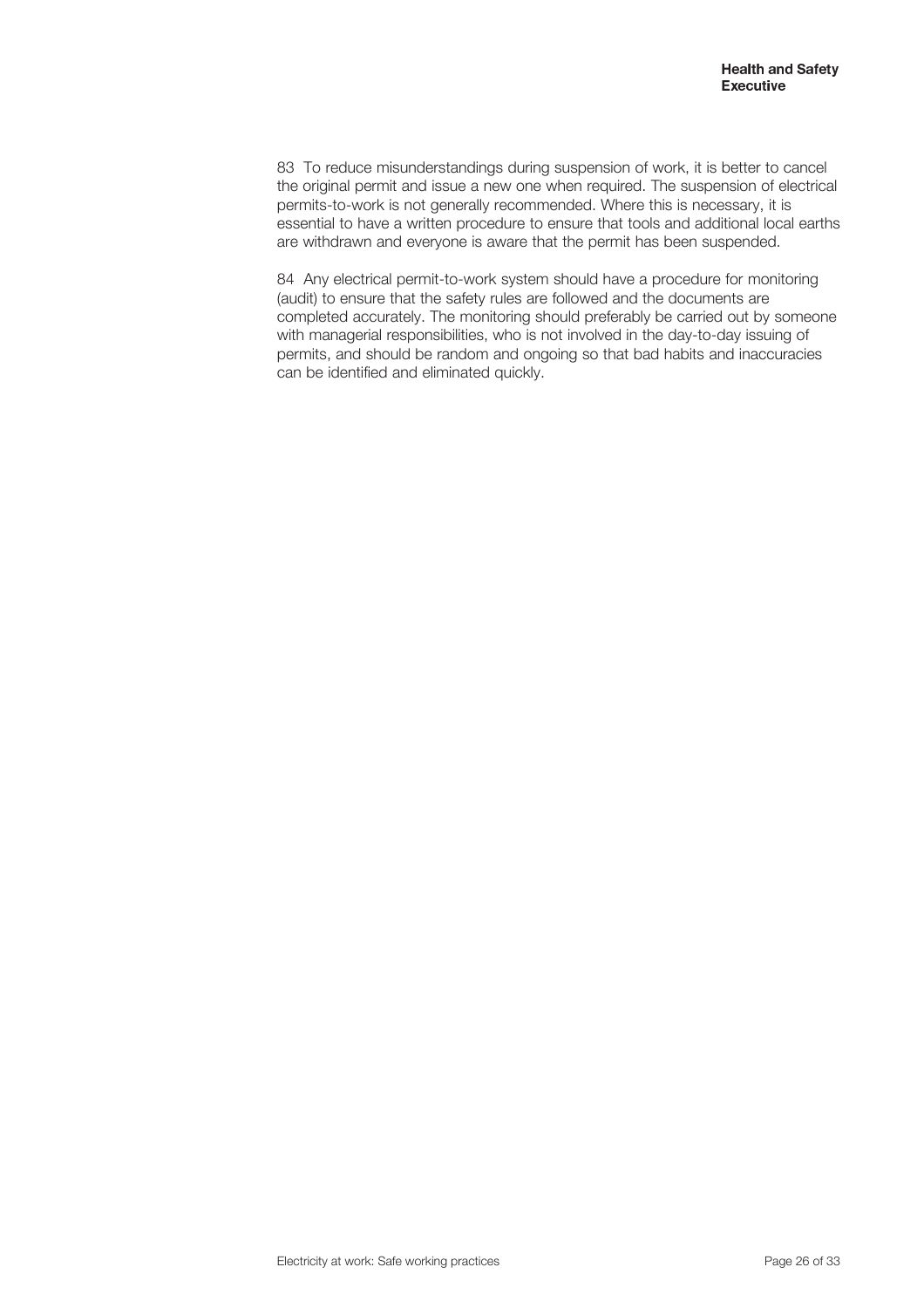### Working live



85 The procedures associated with live working are illustrated in Figure 5. While it is not always possible to follow rigidly a set procedure to cover all situations, you should follow the management principles described in this guidance and the safe system of work criteria set out in paragraphs 25–32.

86 The most common live working activity is testing, typically carried out as part of routine preventative maintenance, diagnostic testing, product testing, commissioning, or fault finding. Guidance on safety during electrical testing is available in INDG354 *Safety in electrical testing at work*. 21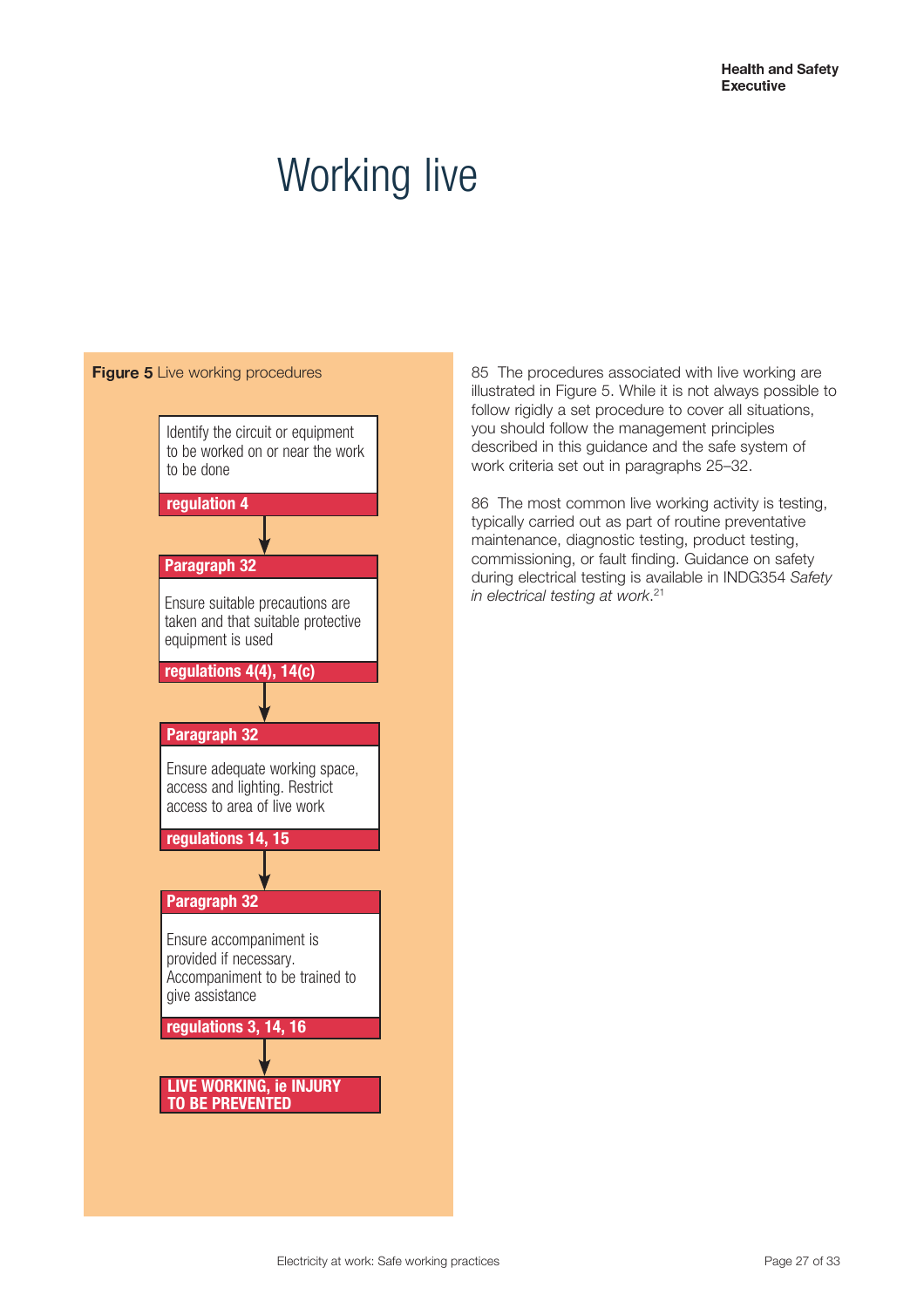# Appendix: Typical example of an electrical permit-to-work

### 1 Issue

I hereby declare that the following high-voltage apparatus in the area specified is dead, isolated from all live conductors and is connected to earth:

#### Treat all other apparatus and areas as dangerous

The apparatus is efficiently connected to EARTH at the following points:

The points of isolation are:

CAUTION NOTICES have been posted at the following points:

SAFETY LOCKS have been fitted at the following points:

The following work is to be carried out:

**Diagram** 

Signed Date **Date**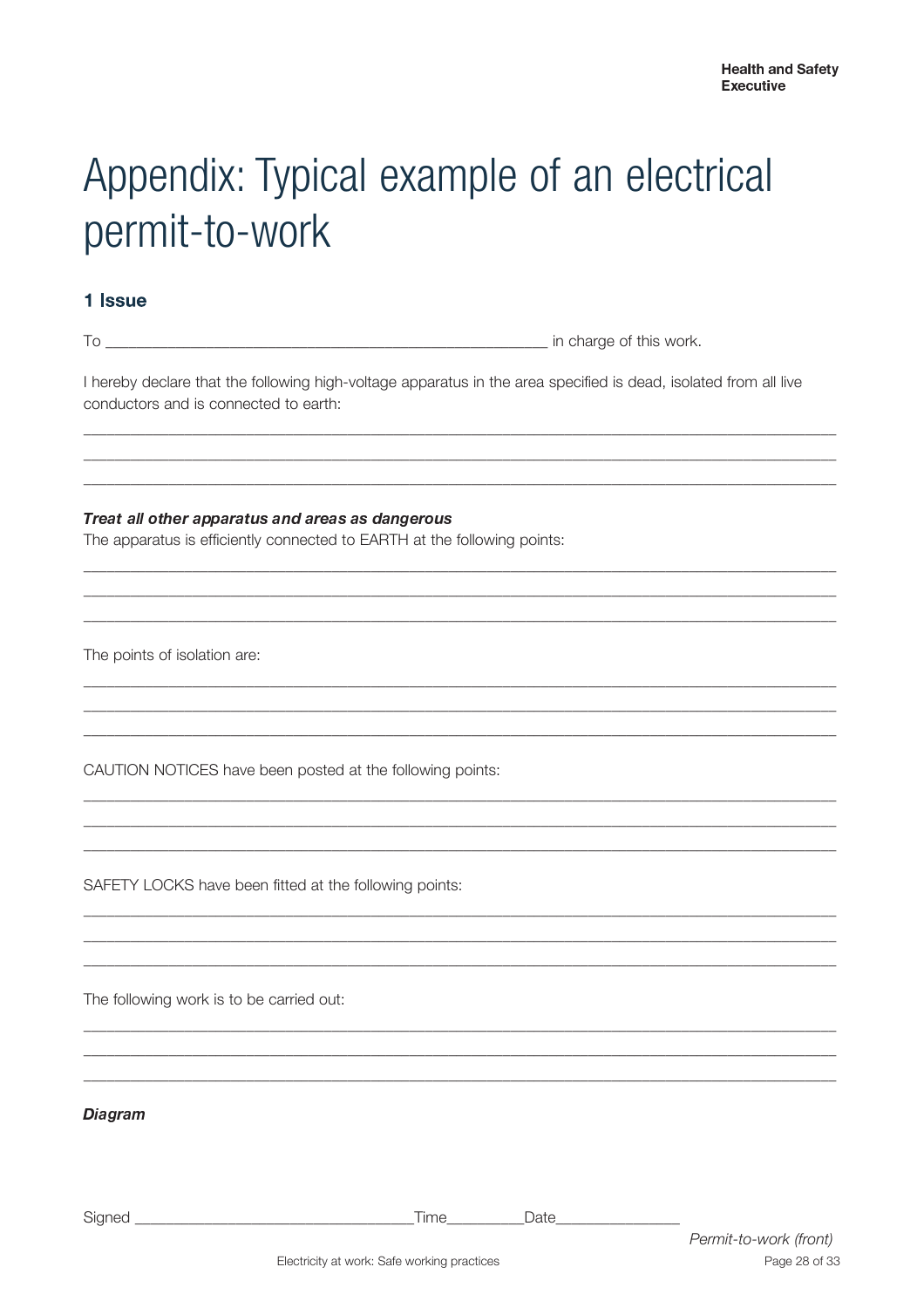### 2 Receipt

I accept responsibility for carrying out the work on the apparatus detailed on this permit-to-work and no attempt will be made by me or by people under my charge to work on any other apparatus or in any other area.

Signed \_\_\_\_\_\_\_\_\_\_\_\_\_\_\_\_\_\_\_\_\_\_\_\_\_\_\_\_\_\_\_\_\_\_\_\_Time\_\_\_\_\_\_\_\_\_\_Date\_\_\_\_\_\_\_\_\_\_\_\_\_\_\_\_

Note: After signing the receipt, this permit-to-work should be retained by the person in charge at the place where the work is being carried out until work is complete and the clearance section is signed.

### **3 Clearance**

The work for which this permit-to-work was issued is now suspended\*/completed\* and all people under my charge have been withdrawn and warned that it is no longer safe to work on the apparatus detailed on this permit-to-work.

All work equipment, tools, test instruments etc have been removed.

Additional earths have been removed.

\*Delete words not applicable and where appropriate state:

The work is complete\*/incomplete\* as follows:

| ____________________________ |  |
|------------------------------|--|
|                              |  |

### **4 Cancellation**

This permit-to-work is cancelled.

Signed \_\_\_\_\_\_\_\_\_\_\_\_\_\_\_\_\_\_\_\_\_\_\_\_\_\_\_\_\_\_\_\_\_\_\_\_Time\_\_\_\_\_\_\_\_\_\_Date\_\_\_\_\_\_\_\_\_\_\_\_\_\_\_\_

*Permit-to-work (back)*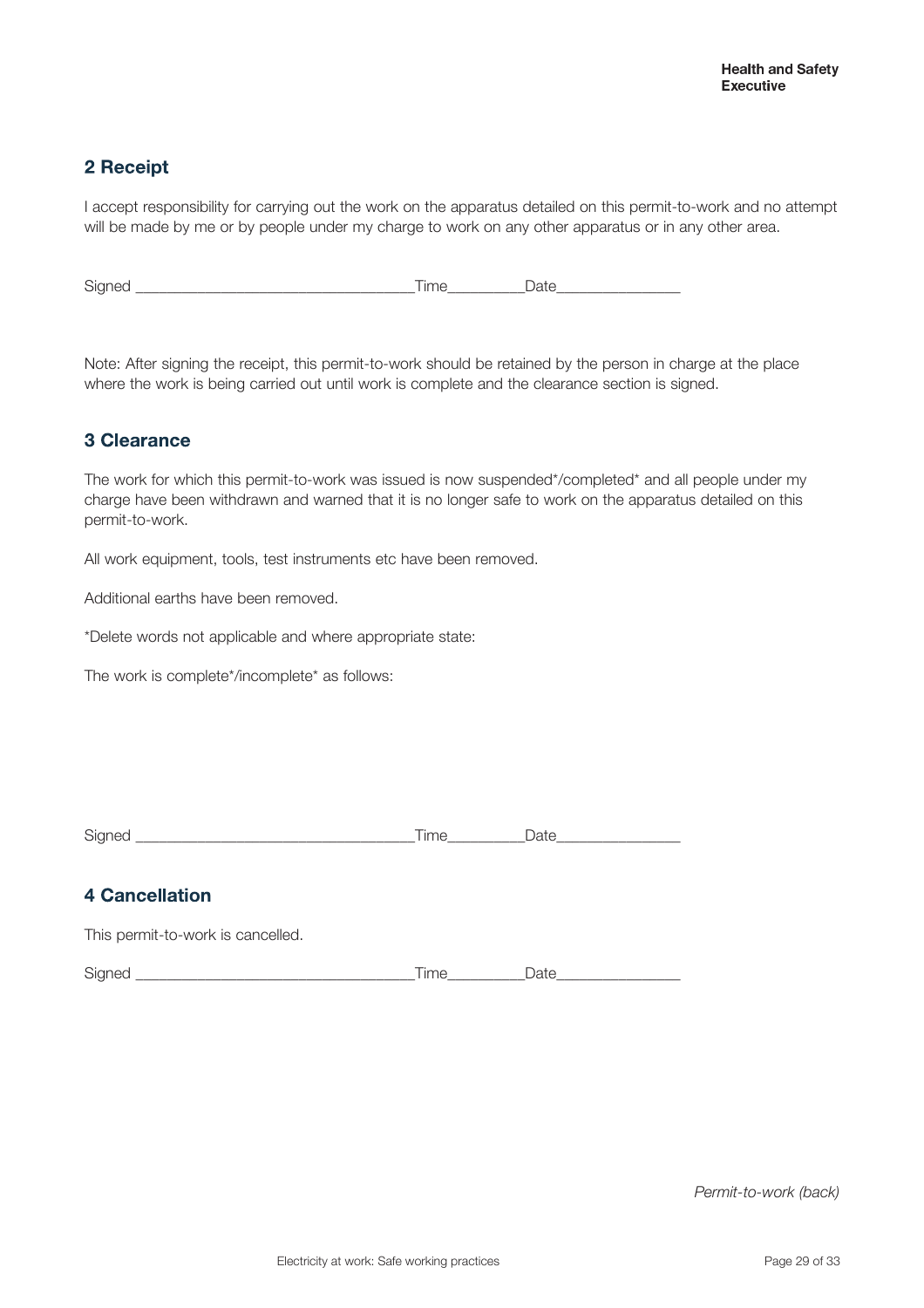### References

1 *Memorandum of guidance on the Electricity at Work Regulations 1989. Guidance on Regulations* HSR25 HSE Books www.hse.gov.uk/pubns/books/hsr25.htm

2 *The use of electricity in mines. Electricity at Work Regulations 1989. Approved Code of Practice* L128 HSE Books www.hse.gov.uk/pubns/books/l128.htm

3 PD 6519-2:1988 *Guide to effects of current on human beings and livestock. Special aspects relating to human beings* British Standards Institution (IEC 60479 Part 2), DD IEC/TS 60479-1:2005 *Effects of current on human beings and livestock. General aspects* British Standards Institution

4 BS 7671:2008 (+A1:2011) *Requirements for electrical installations. IET Wiring Regulations. Seventeenth edition* British Standards Institution (available from the Institution of Engineering and Technology (IET))

5 *Dangerous Substances and Explosive Atmospheres. Dangerous Substances and Explosive Atmospheres Regulations 2002. Approved Code of Practice and guidance* L138 HSE Books www.hse.gov.uk/pubns/books/l138.htm

6 *Prevention of fire and explosion and emergency response on offshore installations. Offshore Installations (Prevention of Fire and Explosion, and Emergency Response) Regulations 1995. Approved Code of Practice and guidance* L65 HSE Books www.hse.gov.uk/pubns/books/l65.htm

7 *Keeping electrical switchgear safe* HSG230 HSE Books www.hse.gov.uk/pubns/books/hsg230.htm

8 *A design guide for the electrical safety of instruments, instrument/control panels and control systems* EEMUA PUB No 178 (Second edition) Engineering Equipment and Materials Users Association 2009

9 BS 6423 *Code of practice for maintenance of electrical switchgear and controlgear for voltages up to and including 1 kV* British Standards Institution

10 BS 6626:2010 *Maintenance of electrical switchgear and controlgear for voltages above 1 kV and up to and including 36 kV. Code of practice* British Standards Institution

11 BS 6867:1987 *Code of practice for maintenance of electrical switchgear for voltages above 36 kV* British Standards Institution (New edition due for publication in 2013)

12 *Controlling the risks* www.hse.gov.uk/toolbox/managing/managingtherisks.htm

13 *Avoiding danger from overhead power lines* General Guidance Note GS6 (Fourth edition) HSE 2013 www.hse.gov.uk/pubns/gs6.htm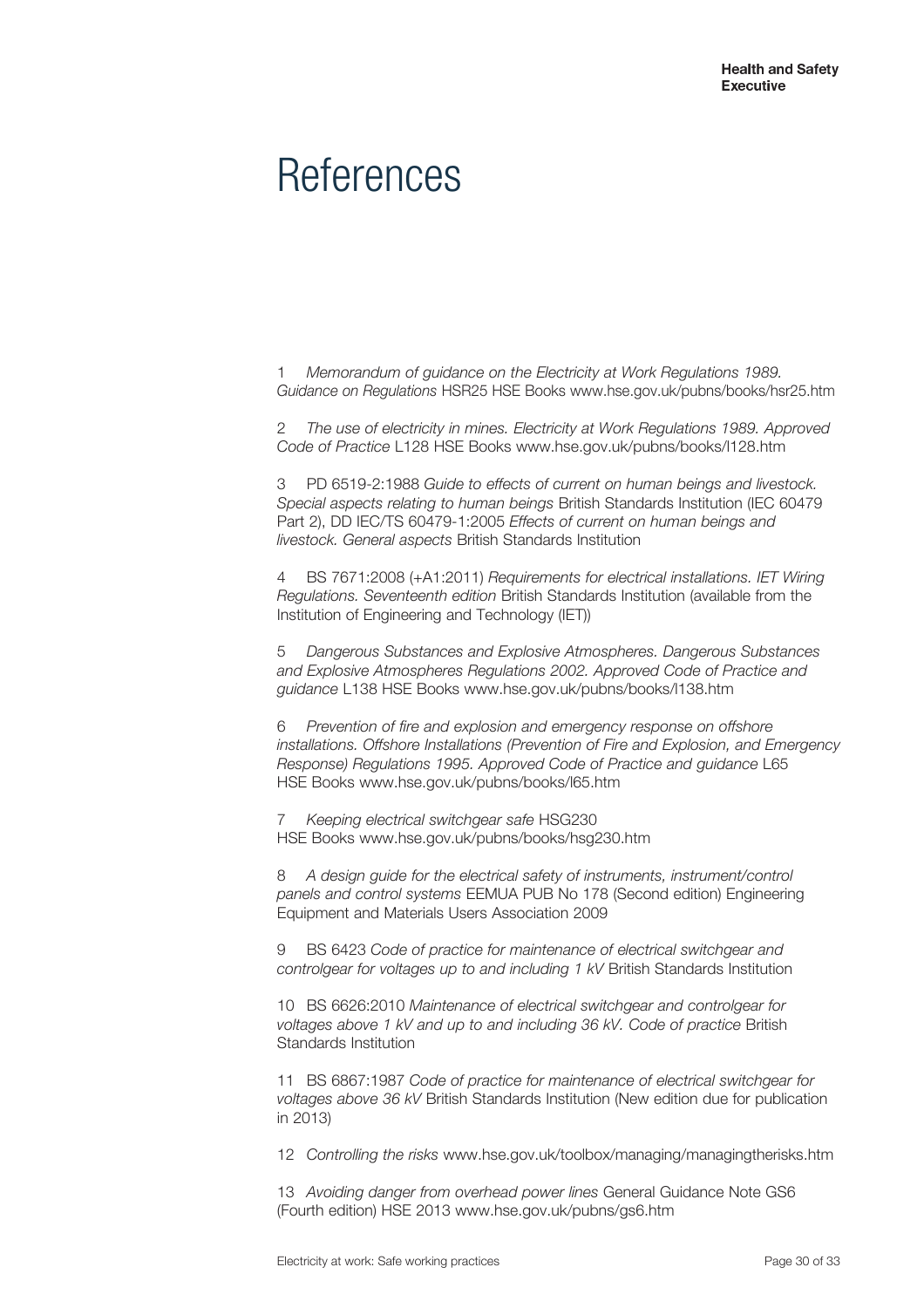14 *Lighting at work* HSG38 HSE Books 1998 www.hse.gov.uk/pubns/books/hsg38.htm

15 BS EN 60900:2012 *Live working. Hand tools for use up to 1000 V ac and 1500 V dc* British Standards Institution

16 *Electrical test equipment for use by electricians* General Guidance Note GS38 www.hse.gov.uk/pubns/gs38.htm

17 BS EN 61111:2009 *Live working. Electrical insulating matting* British Standards Institution

18 *Personal protective equipment at work (Second edition). Personal Protective Equipment at Work Regulations 1992 (as amended). Guidance on Regulations* L25 HSE Books www.hse.gov.uk/pubns/books/l25.htm

19 *Managing health and safety in construction. Construction (Design and Management) Regulations 2007. Approved Code of Practice* L144 HSE Books www.hse.gov.uk/pubns/books/l144.htm

20 *Guidance on permit-to-work systems: A guide for the petroleum, chemical and allied industries* HSG250 HSE Books www.hse.gov.uk/pubns/books/hsg250.htm

21 *Safety in electrical testing at work* Leaflet INDG354 HSE www.hse.gov.uk/pubns/indg354.htm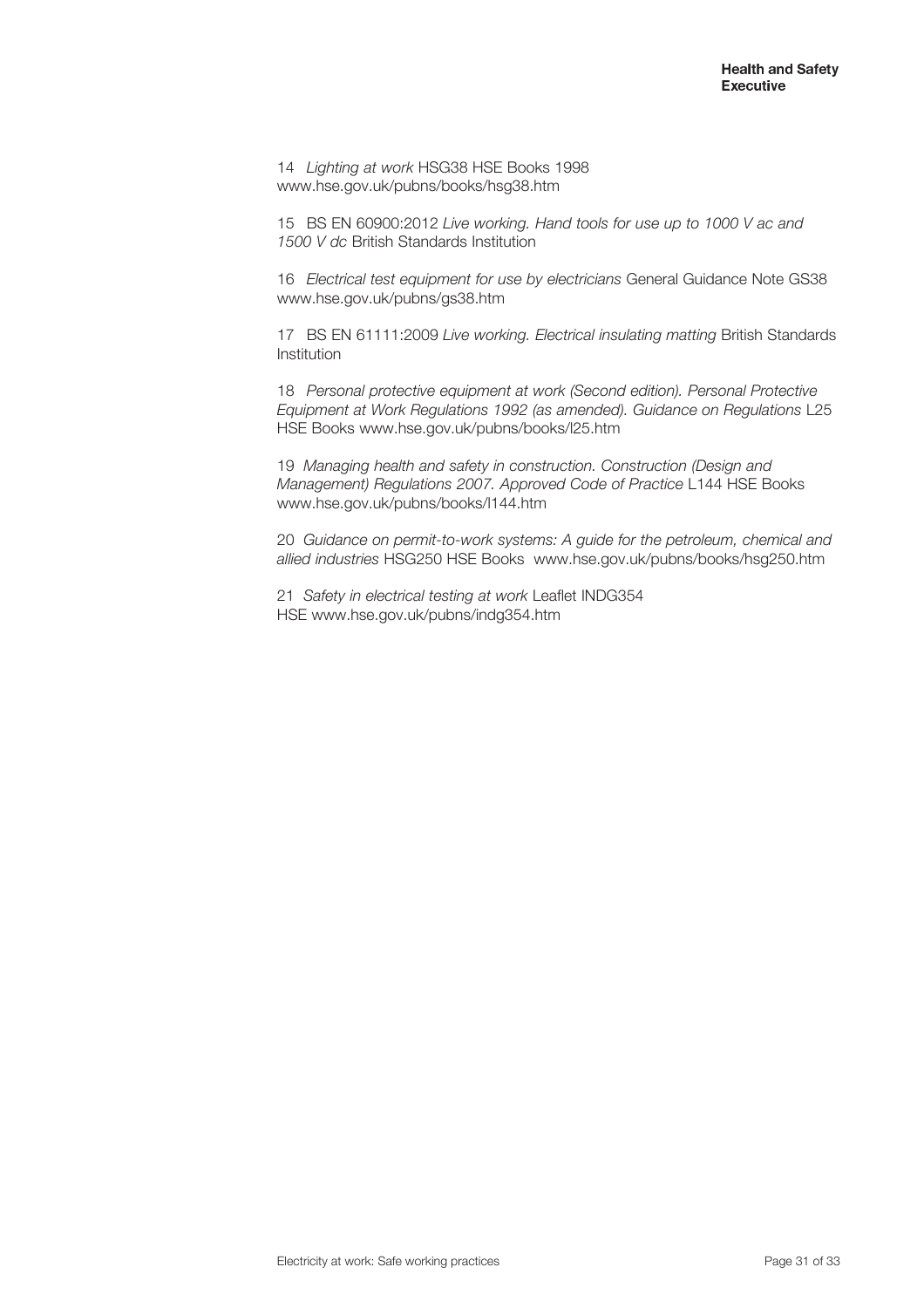### Further reading

### **HSE publications**

*Safe use of work equipment. Provision and Use of Work Equipment Regulations 1998. Approved Code of Practice and guidance* L22 HSE Books www.hse.gov.uk/pubns/books/l22.htm

*Avoiding danger from underground services* HSG47 HSE Books www.hse.gov.uk/ pubns/books/hsg47.htm

*Electrical safety at places of entertainment* General Guidance Note GS50 HSE www.hse.gov.uk/pubns/gs50.htm

*Maintaining portable and transportable electrical equipment* HSG107 HSE Books www.hse.gov.uk/pubns/books/hsg107.htm

*Managing for health and safety*  www.hse.gov.uk/managing